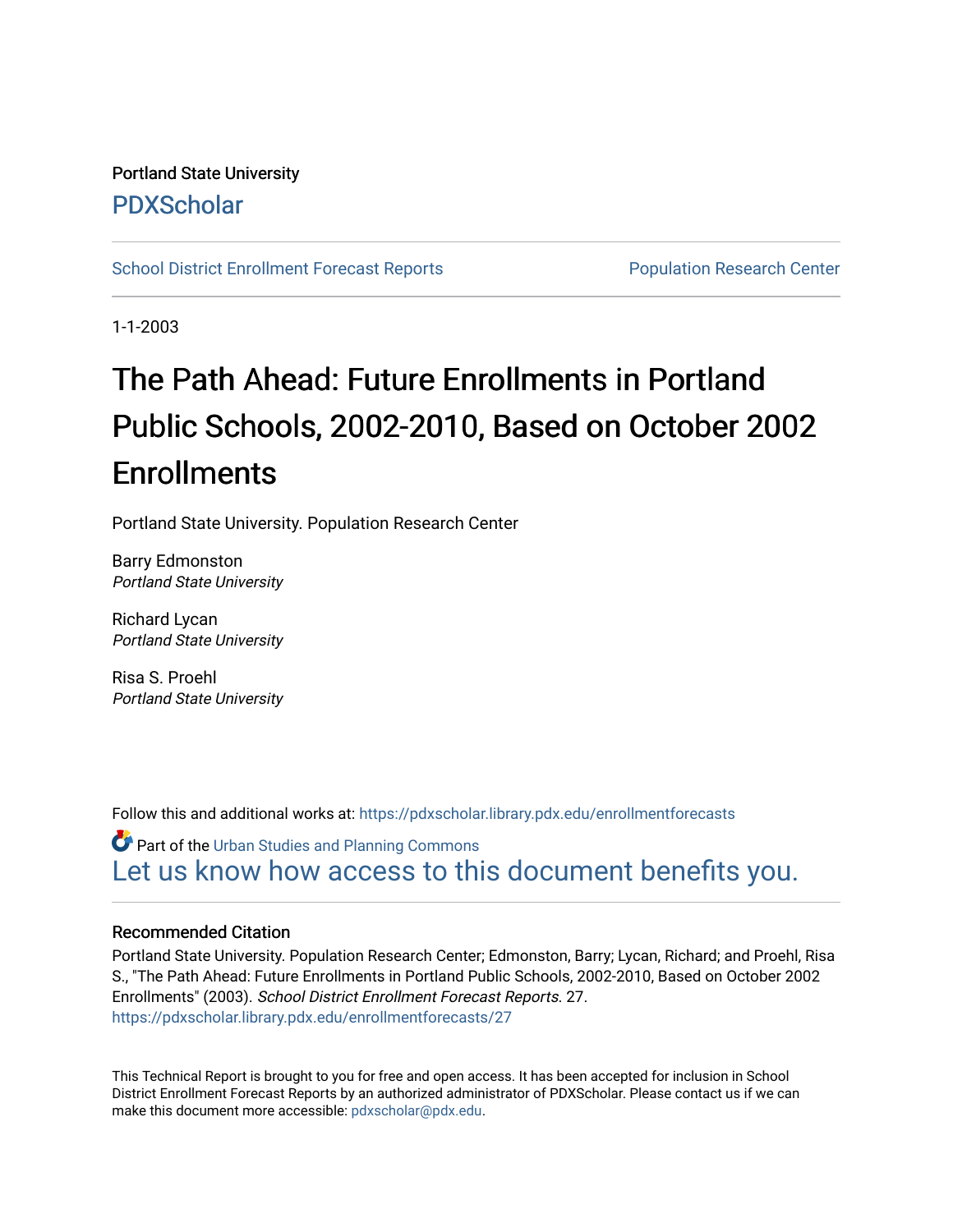## **THE PATH AHEAD:**

## **FUTURE ENROLLMENTS IN**

## **PORTLAND PUBLIC SCHOOLS, 2002 T0 2010**

**Based on October 2002 Enrollments** 

**Prepared by Barry Edmonston, Richard Lycan, and Risa Proehl Population Research Center College of Urban and Public Affairs Portland State University**

> Population Research Center The Urban Center Portland State University Portland, OR 97207-0751

> > January 28, 2003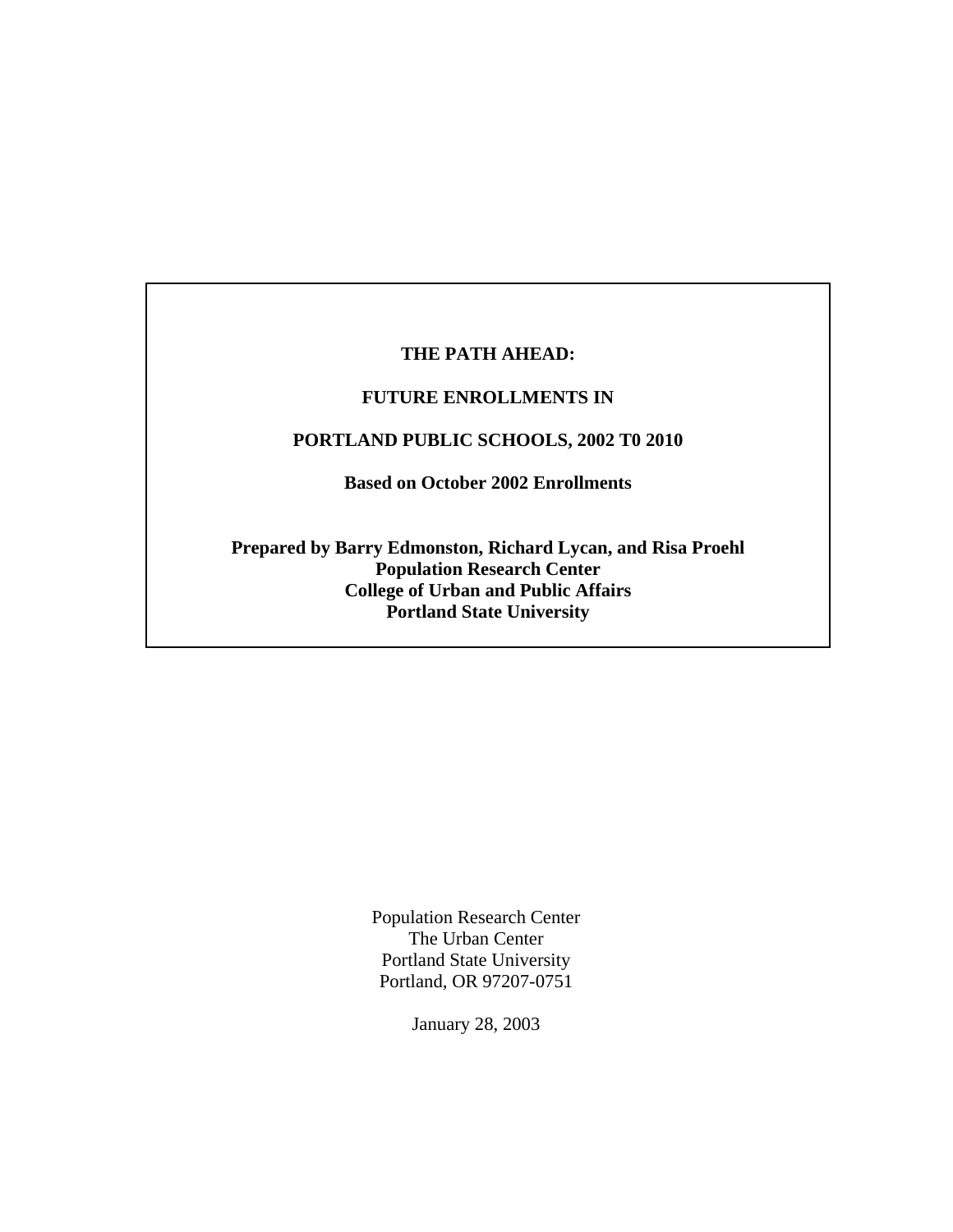#### **Table of Contents**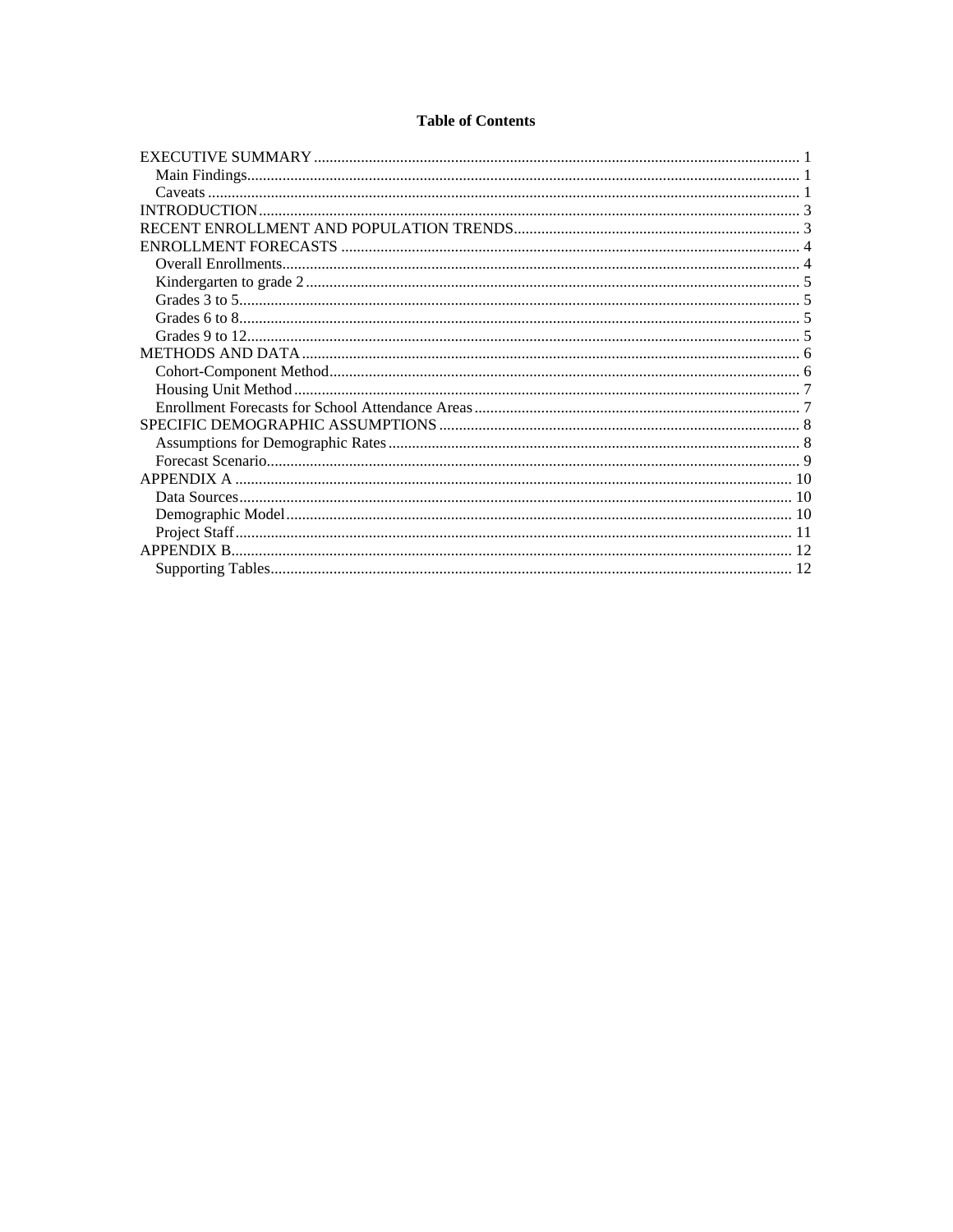#### **THE PATH AHEAD: FUTURE SCHOOL ENROLLMENTS IN PORTLAND PUBLIC SCHOOLS, 2000 to 2010**

#### **EXECUTIVE SUMMARY**

This report provides a school enrollment forecast, including demographic information, for Portland Public Schools. The report considers several factors that are likely to affect the school district's enrollments between the present and 2010, including the future number of births, net migrants, and the proportion of school-age children and youth enrolled in the public schools.

This is the third annual report that forecasts future enrollments for the Portland Public Schools. Previous annual reports were based on October 1999, 2000, and 2001 enrollments; this report relies on October 2002 enrollments.

To take into account a variety of demographic and enrollment possibilities, this report describes an extrapolation of likely future trends for housing, population, and enrollment changes between the present and 2010.

#### **Main Findings**

The main findings from the enrollment forecasts, presented in greater detail in this report, are as follows:

- If the current trends for the next decade, overall public school enrollments will decrease by about 400 students each year between 2002 and 2010. These annual decreases will reduce total enrollments from 50,388 students in the 2002-03 school year to about 47,200 in the 2010-2011 school year. This represents a decrease of about 6 to 7 percent in Portland Public Schools enrollments.
- In a previous report based on October 2000 enrollments, assumptions were made for five different assumptions about future housing and population change in the Portland Public School area. This work demonstrated that there is variation in the range of several thousand students in the forecasts for 2010. So, although the current trends forecast is for continuing decreases in school enrollments, there are variations in the forecasts for the size of the declines. It is most likely that school enrollment decreases will continue in the range of 200 to 600 students for the coming decade.
- Enrollment decreases are likely to occur at all grade levels. If current trends continue, the heaviest declines will occur in grades 6 to 8 and 9 to 12, with reductions of 8 to 10 percent from current levels between the present and 2010. Grades 3 to 5 enrollments would decline by about 5 percent in the same period. Kindergarten to grade 2 enrollments would remain about the same over the coming decade, with small decreases of about 1 percent from current levels.
- The immediate outlook is for continued declines, on the order of 300 to 500 students annually, for several years. The next three or four years will make apparent whether the current trends are likely to continue. If different conditions appear, then it would be appropriate to revise the enrollment projections, taking into account new assumptions.

#### **Caveats**

Forecasting school enrollments, like forecasting anything else, is difficult because it is impossible to know all the conditions that will affect enrollments in the future. However, we all rely on forecasting to some extent: to decide what to wear by judging the look of the weather or how many schools are needed by fathoming the future course of school enrollments. When it comes down to it, we must rely on a forecast in order to make decisions today for future planning. Toward the goal of making plans for future enrollments in the Portland Public Schools, this report presents a demographic analysis to help make informed judgments.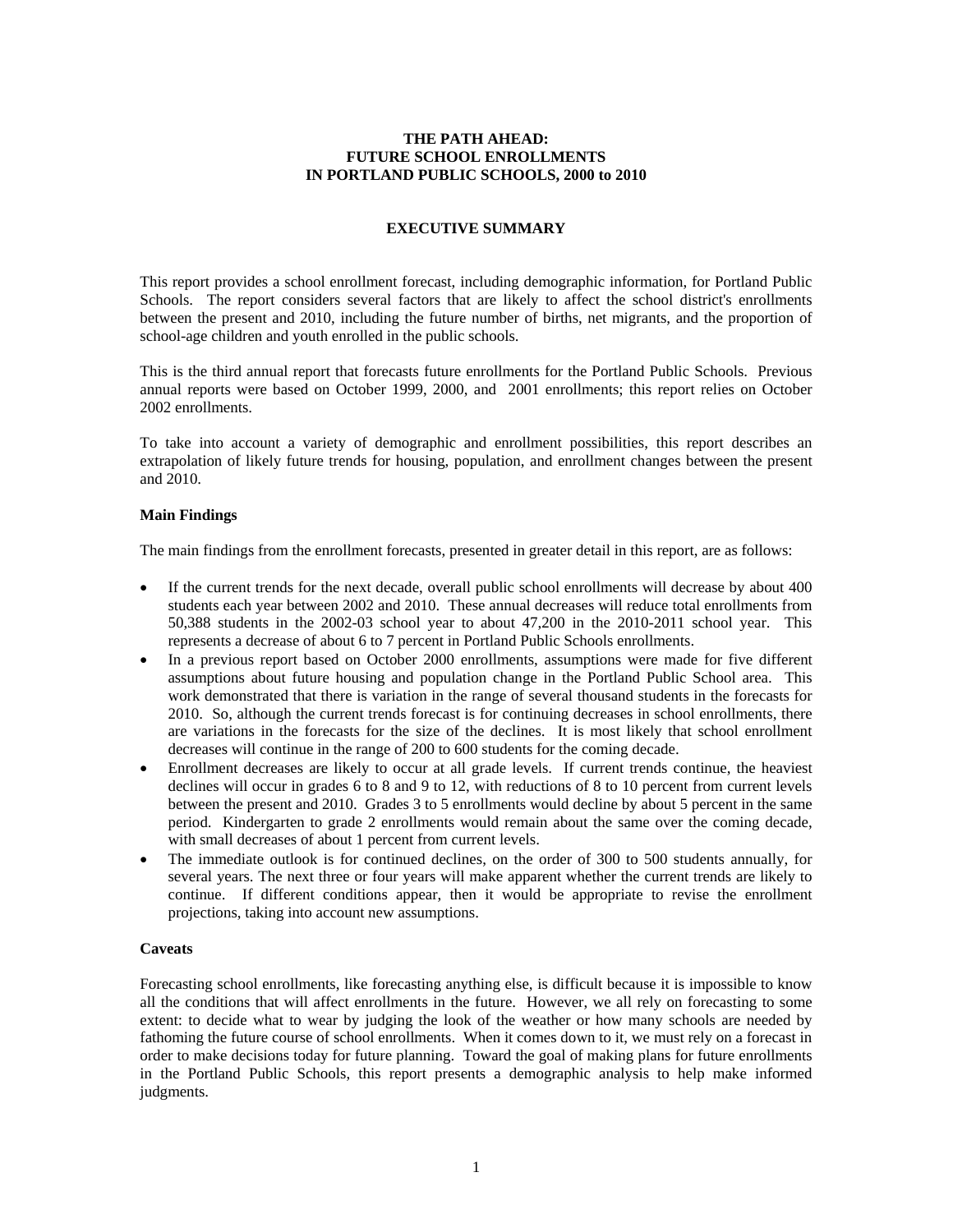Several cautions should be kept in mind in interpreting the enrollment forecasts in this report.

First, the enrollments projections are derived from the assumptions themselves. But it is not possible to judge, at this time, which of the assumptions or combinations of assumptions may be closer to future events. For example, fertility rates are currently fairly low for the population residing in the Portland Public Schools area. Fertility rates are likely to change somewhat in the future, perhaps becoming a little higher or lower. Based on past trends, fertility rates are unlikely to change dramatically in the future. But even modest changes in fertility will influence future enrollments and would make a difference from an enrollment based exclusively on the continuation of current trends.

Second, variations in forecasts become larger as time goes on. Most of the students who will enroll in Portland Public Schools next year are currently enrolled in the schools this year. This helps to make a more accurate forecast for enrollments next year. But, as years go by, enrollments depend increasingly on assumptions about the numbers of school-age children and youth that move into and out of the school district. We therefore become less confident about enrollment forecasts for longer periods of time.

Finally, there is a temptation in interpreting forecasts to ask: "Which is the correct forecast?" Asking such a question implies that there is need to pick one forecast at present and then base future plans on it. The more appropriate use of this report is to consider that there is likely to be some variation around the current trends forecast in this report and that we will want to update them as future conditions evolve. Instead of "picking and planning" right now for one outcome over the next ten years, we urge school officials and the public to "monitor and manage" the changing conditions that will affect future school enrollments. The current trend enrollment forecast presented in this report can best serve as a guideline in this process of monitoring and managing.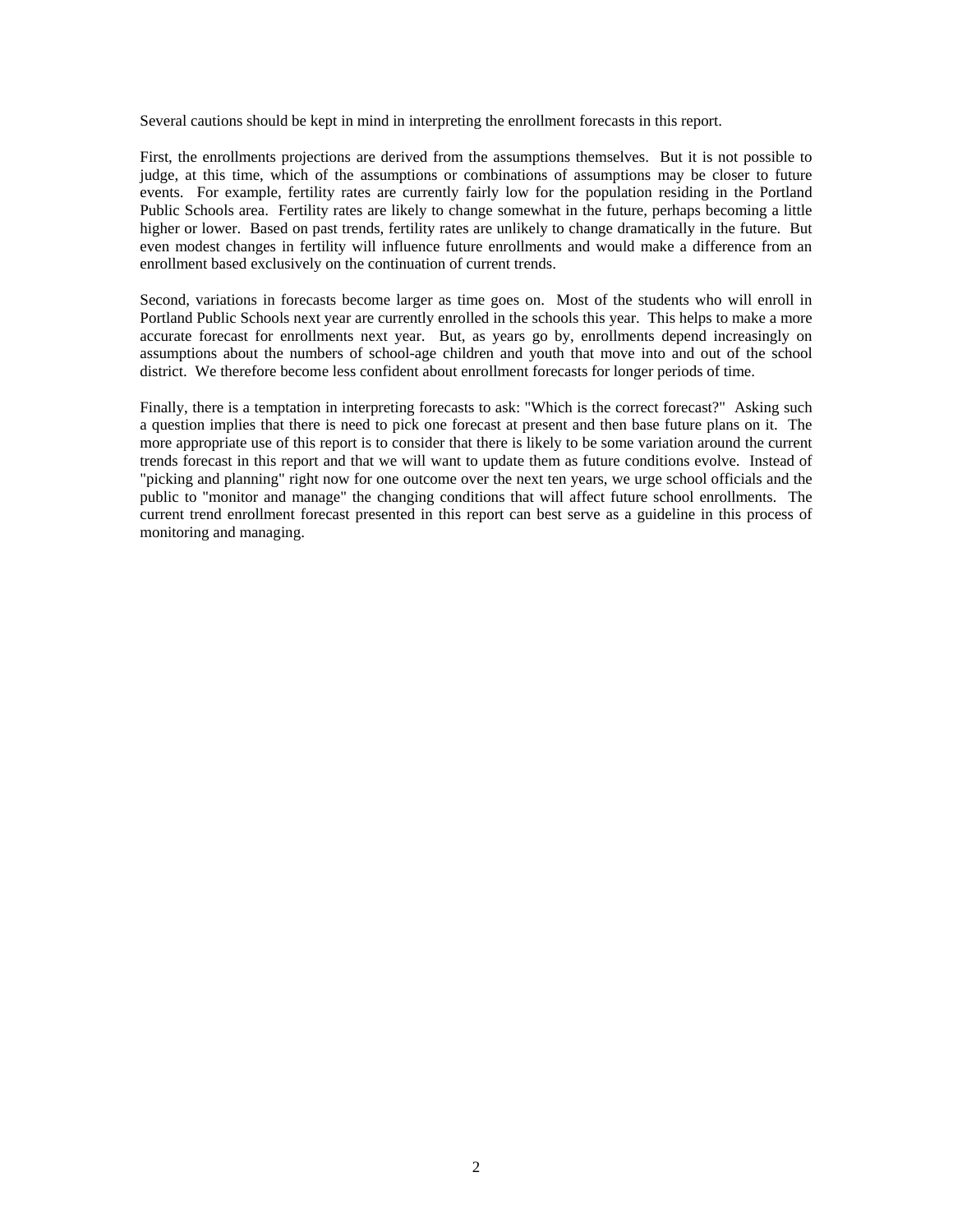#### **INTRODUCTION**

This report presents the results of a study conducted by the Population Research Center to address the longrange planning needs of the Portland Public Schools. It provides annual enrollment forecasts by grade for the Portland Public School district from 2002 to 2010. In addition to the future enrollments that are expected from the continuation of current trends, four additional scenarios are presented. The study also provides enrollment forecasts for selected grades (K-2, 3-5, 6-8, and 9-12) for each year from 2002 to 2010.

The report is divided into four parts. The first part describes recent enrollment and population trends. This is followed in the second part by enrollment forecasts, for all grades combined and for selected grade groups, for the school district. The third part describes the methods and data used in the development of the population and enrollment forecasts. Part four describes the specific demographic assumptions used, the circumstances that may change the assumptions and their effect on the forecasts. Part four presents

There are two appendices at the end of the report. Appendix A provides information on data sources, the demographic model, and project staff. Appendix B presents six supporting tables that show observed enrollment by grade for the 1998-1991 to 2002-2003 school years and the forecasted enrollment by grade for the 2003-2004 to 2010-2011 school years.

#### **RECENT ENROLLMENT AND POPULATION TRENDS**

The area within the boundaries of Portland Public Schools includes approximately two-thirds of the City of Portland, a small unincorporated area of Multnomah County, and very small portions of the cities of Lake Oswego and Beaverton. The school district includes 61 elementary schools, 17 middle schools, 10 high schools, and a variety of special programs and schools. The configuration of the grade levels for most elementary schools is kindergarten to grade 5; however, eight elementary schools have pre-kindergarten programs. Middle schools consist of grades 6 to 8. High schools include grades 9 to 12. Several schools include special programs and many schools include some students who are not classified in a specific grade. All special programs and unclassified students, however, are included in the enrollment forecasts for schools and the total school district.

Total enrollments in the Portland Public Schools increased from 52,400 in 1990 to 54,800 in 1996. From 1997 to 1999, enrollments declined, to 50.388 in the 2001-2002 school year. Enrollments decreased the most in recent years for the kindergarten to grades 2 years.

Our analysis begins by examining historic patterns of growth in the Portland Public Schools area since 1990. These results are discussed more fully in a report entitled *Changing Times, Changing Enrollments: How Recent Demographic Trends are Affecting Enrollments in Portland Public Schools*, prepared in conjunction with this report on enrollment forecasts for the Portland Public Schools. We reached four main conclusions in *Changing Times, Changing Enrollments: How Recent Demographic Trends are Affecting Enrollments in Portland Public Schools:* 

- First and foremost, public school enrollments have declined in recent years primarily because there have been sizeable decreases in the number of students entering kindergarten and the early elementary school grades. Smaller numbers of entering students are, in turn, the result of substantial reductions in the number of births - reductions that began in 1991. Because there were fewer births in the early 1990s, fewer students enrolled in school in the late 1990s. The number of births declined in the 1980s primarily because there were decreases in the number of younger couples -- not because there were decreases in the average number of births per couples in the 1980s.
- The number of births has continued to decline in the 1990s. The lower number of births in the second half of the decade has not yet affected school enrollments. But they will add to declines in school enrollments in the future, starting after about 2002. Although there was net out-migration of school-age children in the 1980s and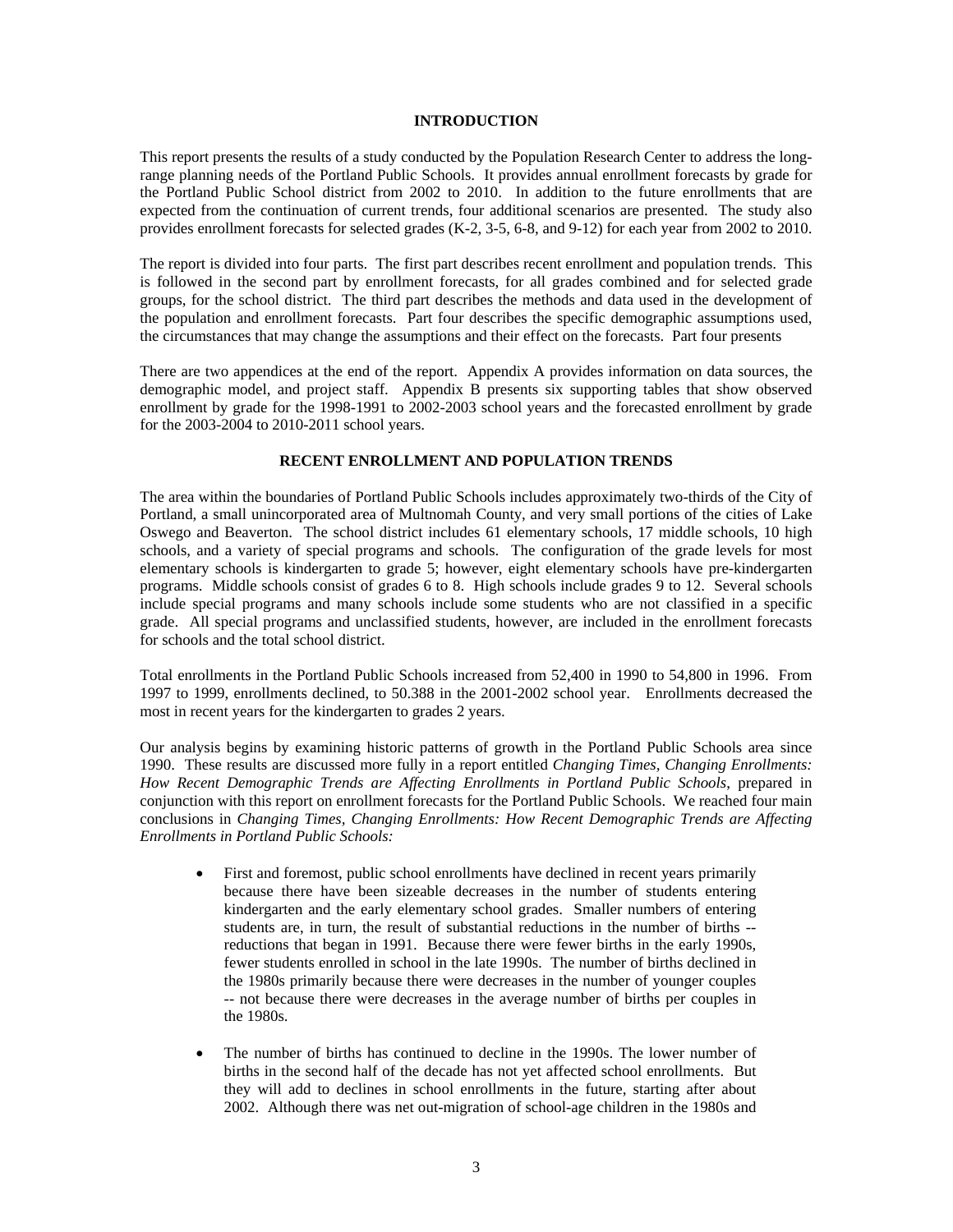1990s, net out-migration of school-age children appears to have increased in the late 1990s, further reducing enrollments.

- There is conflicting evidence from public, private, and home schooling data on changes in public school capture rates (the proportion of school age children enrolled in Portland Public Schools). Available data, however, suggest that decreases in capture rates have been slight and have not been a major determinant of public school enrollment trends.
- Increased international migration into the Portland metropolitan area has ameliorated the decline in enrollments by adding several thousand foreign-born students to the Portland Public Schools. Immigrant couples are contributing an increasing number of births to the population. Births to immigrants partially counterbalance fertility declines among native-born residents.

Recent annual population growth rates for the Portland Public Schools area have fluctuated in the range of 0.6 to 0.7 percent since 1990. During the period 1990 to 2002, the resident population in the area increased from 398,000 to 437,000, or an increase of 39,000.

Population growth has apparently slacked since 1996, with annual increase of about 7,500 in the district in recent years. The population growth rate in the school district area is about the same as in the City of Portland.

Most of the land area within the Portland Public Schools area has been developed. There have been, however, some "in-fill" developments with new residential construction. In addition, there have been some conversions of commercial structure for residential housing. In recent years, we estimate that there have been about 1,000 to 1,500 new units added annually to the housing stock in the Portland Public Schools area.

#### **ENROLLMENT FORECASTS**

#### **Overall Enrollments**

There were 50,388 students enrolled in Portland Public Schools in the 2002-03 year. Under the current trends assumptions considered here, there will be decreases in school enrollments. It seems clear that public school enrollments are likely to decline in coming years. The extent of the decreases depends upon changes that will only become clearer in the next few years.

If current trends continue, enrollments would continue to drop by about 200 to 600 each year. The results suggest that the decline would be fairly even over the coming decade, with only small fluctuations each year. Overall, 2010 enrollments would be more than 6 percent smaller than at present.

The overall school enrollment forecasts, from kindergarten to grade 12, for the Portland Public Schools are as follows:

| Total<br>Scenario:    | 1990   | 1995   | <i>2000</i> | 2005   | 2010 |
|-----------------------|--------|--------|-------------|--------|------|
| Enrollments           |        |        |             |        |      |
| <b>Current Trends</b> | 52.363 | 54.350 | 51.926      | 49.042 | 154  |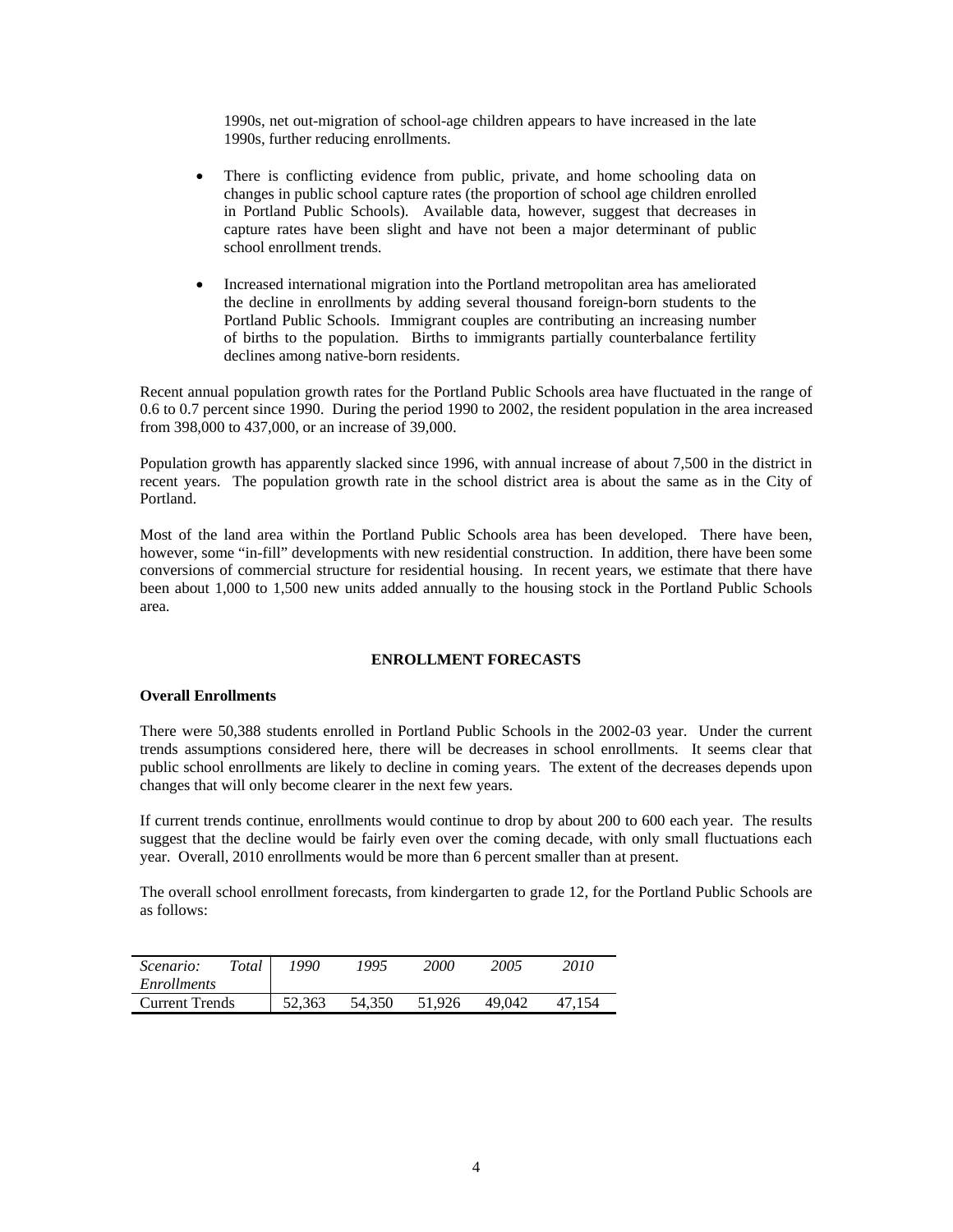#### **Kindergarten to grade 2**

We next present enrollment forecasts for selected grade categories: kindergarten to grade 2, grades 3 to 5, grades 6 to 8, and grades 9 to 12. Appendix B displays enrollment forecasts for each grade, from the present to 2010.

Enrollments in kindergarten to grade 2 fluctuated in the range of 13,300 to 13,800 during 1990 to 1996. Since 1996, K-2 enrollments have declined by about 1,700 students, to 11,363 in the 2002-03 school year. If current trends persist, K-2 enrollments will remain at constant levels, dropping to 11,060 in 2005 and then increasing to 11,242 in 2010.

| <i>Scenario:</i><br>Kindergarten to<br>Grade 2<br><i>Enrollments</i> | 1990  | 1995   | <b>2000</b> | 2005   | 2010   |
|----------------------------------------------------------------------|-------|--------|-------------|--------|--------|
| <b>Current Trends</b>                                                | 3.447 | 13.449 | 11.657      | 11.060 | 11.242 |

#### **Grades 3 to 5**

Public school enrollments in grades 3 to 5 have varied in the range of 12,500 to 13,600 students during the past ten years. Grades 3 to 5 enrollments are likely to decline, however, in the coming years, from the level of 11,299 in 2002-2003. If current conditions continue, enrollments will decrease steadily to 2010, reaching a level of about 10,695 in 2010 -- 600 fewer students than at present, and a decline of 5 percent from current enrollments.

| Scenario: Grades 3    | 1990   | 1995   | 2000   | 2005   | 2010   |
|-----------------------|--------|--------|--------|--------|--------|
| to 5 Enrollments      |        |        |        |        |        |
| <b>Current Trends</b> | 12.548 | 12.619 | 12.281 | 11.083 | 10.695 |

#### **Grades 6 to 8**

Enrollments in grades 6 to 8 increased from 1990 to 1995, reaching a peak of 12,200 in the 1995-1996 school year. Since 1995, enrollments have declined by about 600 students, to 11,611 in the 2002-2003 school year. If current trends continue, grades 6 to 8 enrollments will decrease, dropping by about 1,100 students, or about 9 to 10 percent, to 10,489 in 2010.

| Scenario: Grades 6<br>to 8 Enrollments | 1990   | 1995   | 2000   | 2005   | 2010   |
|----------------------------------------|--------|--------|--------|--------|--------|
| <b>Current Trends</b>                  | 11.491 | 12.235 | 11.262 | 11.139 | 10.489 |

#### **Grades 9 to 12**

High school enrollments in grades 9 to 12 increased from 13,600 in 1990 to about 15,600 in 1996. Since 1996, enrollments have decreased by about 300 students, to 15,539 students in the 2002-03 school year. If current trends continue, grades 9 to 12 enrollments will decline slightly during the next four to five years and then decrease steadily to about 14,210 students in 2010, an overall decrease of about 1,300 students, or 8 to 9 percent less than current enrollments.

| Scenario: Grades 9    | 1990   | 1995   | 2000   | 2005   | 2010   |
|-----------------------|--------|--------|--------|--------|--------|
| to 12 Enrollments     |        |        |        |        |        |
| <b>Current Trends</b> | 13.628 | 14.910 | 15.362 | 15.218 | 14.210 |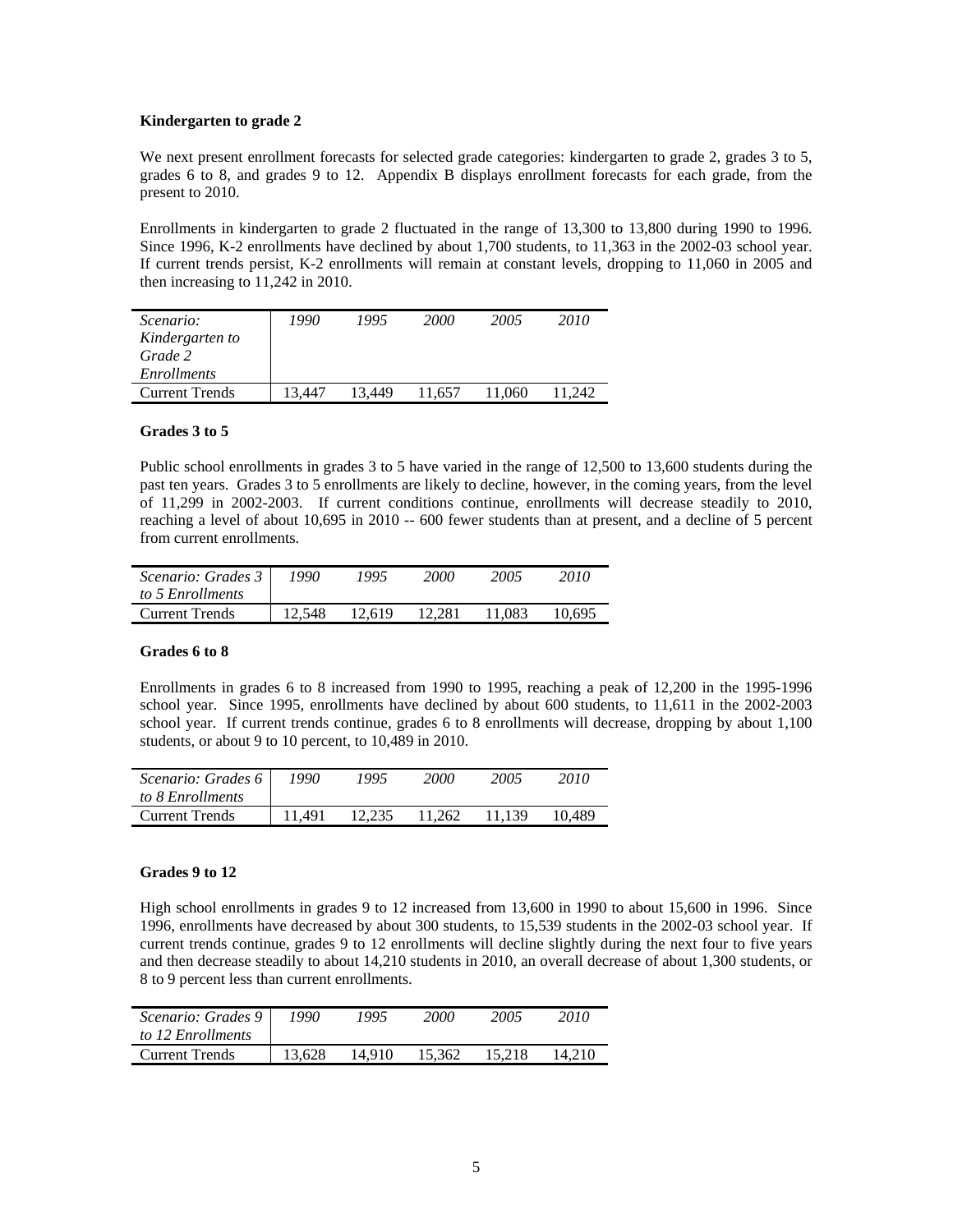#### **METHODS AND DATA**

This study relies on two approaches for making district-wide school enrollment forecasts: a cohortcomponent method and a housing unit method. A more detailed approach is used to prepare enrollment forecasts for students attending each elementary, middle, and high school. Specific data sources are described in Appendix A.

#### **Cohort-Component Method**

This report primarily relies on a demographic forecasting method called "cohort-component method." It models future populations and school enrollments as outcomes of demographic events that occur over time. These events include births, deaths, and migration into and out of the school district. The district population grows when there are births and in-migrants; the population decreases when there are deaths and out-migrants. These events occur in certain age groups, or birth cohorts. For example, people tend to move most often in the ages 18 to 30 years. The elderly are more likely to die than younger persons. The demographic model is based on age-specific rates for births, deaths, and in- and out-migration. The model begins with the resident population in the Portland Public School area in 1990 and moves it through time to the present, and then forward to 2010. By making assumptions about the levels of births, deaths, and migration, we produce a population that serves as the basis for calculating the school-age population and the numbers of children attending Portland Public Schools.

Most school-age children attend public schools; however, some children and youth attend private schools and others may attend schools outside of the district or be home-schooled. The model addresses this issue by calculating the proportion of school-age children "captured" or enrolled in the public schools, and making assumptions about future "capture rates."

The cohort-component method relies on the availability of accurate data on the age and sex composition of the population residing in the Portland Public School area. The most accurate local population data is from the U.S. Census of Population. Data from the 1990 and 2000 censuses are used for the basis of the local population in this report. Data for births and deaths are from vital statistics reported for the Portland Public School area from 1990 to 2000, as collected by the Oregon Division of Vital Statistics. Data on net migration for the local area are taken from the 1990 and 2000 censuses, a special household survey conducted by the U.S. Census Bureau in Multnomah County in 1996 (the 1996 American Community Survey), and annual population estimates prepared by the Population Research Center.

We use the cohort-component method to develop the enrollment forecast for the Portland Public Schools district, starting with the initial population in 2000. The 2000 census population was organized into fiveyear age groups (for example, 0-4, 5-9, and so on). Each age group was survived five years at a time, using appropriate survival probabilities by age and sex. These survival probabilities represent the likelihood of people surviving five years, taking mortality into account. The process is repeated for each five-year projection until 2010.

During each five-year period, births occur to the resident population. The number of births in the Portland Public School district are calculated on the basis of the number of women in the childbearing years and the probability that they will have a live birth. The live birth probabilities are determined on the basis of the most recent birth registration data for the Portland Public School population. Newborns are "survived" into the population aged 0-4 for the five-year projection; afterwards, they survive through time like the rest of the population.

The estimate of in-migration and out-migration rates is a challenge for local population forecasts. In reality, the model is based on net migration rates – the difference between the in- and out-migration rates. If there are more in- than out-migrants, then there is a net in-migration. If in-migrants are fewer than outmigrants, then there is a net out-migration. Net migration rates were calculated first for the Portland Public School population on the basis of the experience between the 1990 and 2000 censuses. The rates were then adjusted in order to produce a population by age and sex that was as close as possible to the population in the U.S. Census Bureau's 1996 American Community Survey and the 2000 decennial census. The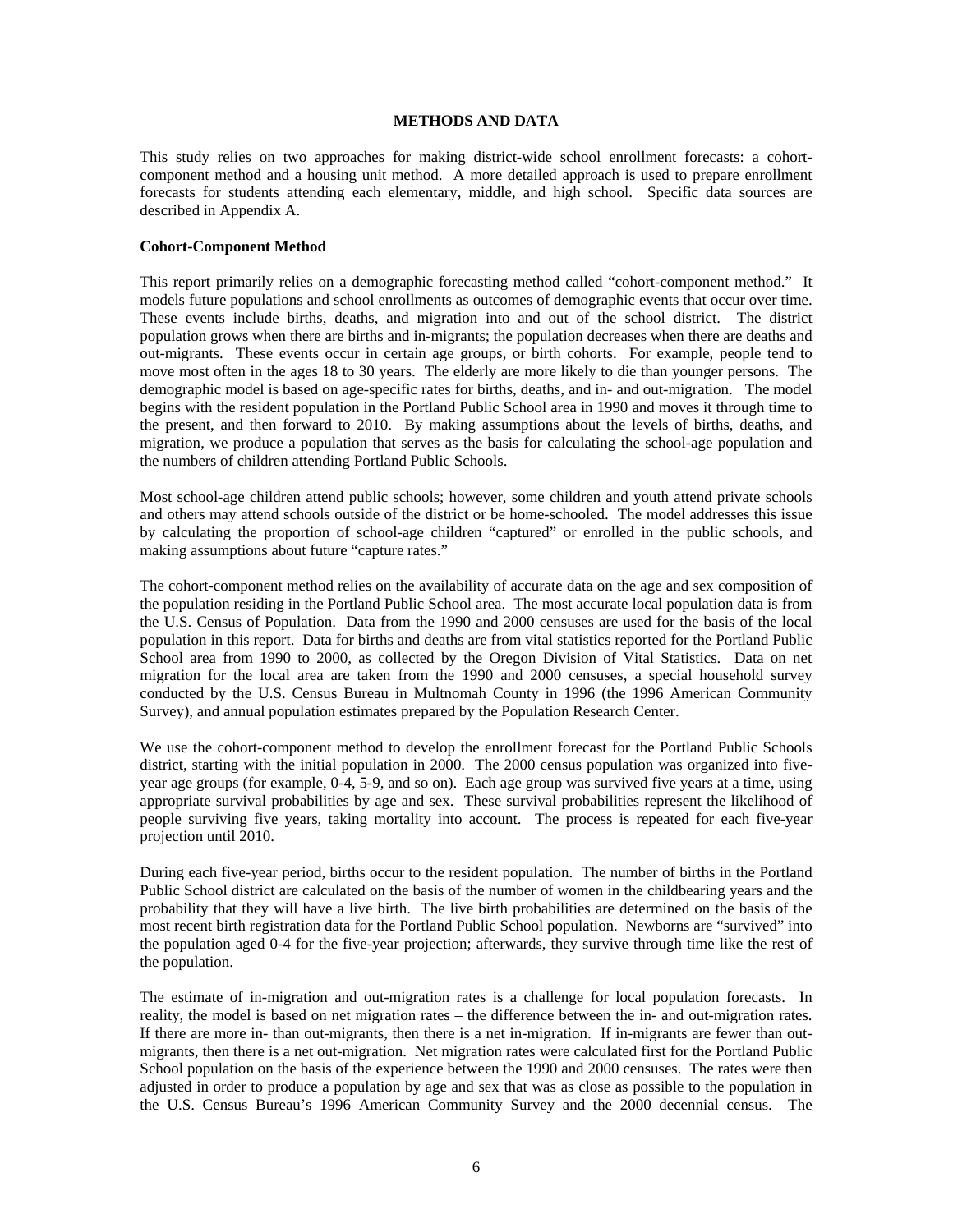migration data were further modified in order to be as close as possible to current population estimates prepared by the Population Research Center and the actual enrollments experienced by the Portland Public Schools from 1990 to 2000.

#### **Housing Unit Method**

Because the cohort-component method does not explicitly account for such events as the construction of new housing in the area, a different version of the model was developed to adjust for the ways in which future housing trends would affect the local area population.

We used data on reports by the City of Portland on the location of new residential housing, demolitions of older housing, and either conversions of commercial structures to residential housing or conversions of residential housing to commercial use for the Portland Public School area since 1990. Based on 2000 census information on the number of residential units, this allows us to make adjustments of housing to the present.

We made assumptions about changes in the number of persons per housing unit, vacancy rates, and the number of school-age children per housing by housing type (that is, single or multiple unit structures). We also made assumptions about future housing change in the Portland Public School areas and forecast the implications for the number of school-age children. We used the results to double-check the projections that we obtained using the cohort-component method. The forecasts reported in this study rely on the cohort-component method, but they were compared to the housing unit methods to ensure that the two methods produce closely similar results.

The enrollment data tables are the numbers of students by grade level that Population Research Center staff forecast to attend the elementary, middle, and high schools in Portland Public Schools. They are based on a variety of factors including enrollment trends, numbers of births, and migration trends.

#### **Enrollment Forecasts for School Attendance Areas**

The first stage to forecast enrollment in schools requires the projection of school-age children that reside within the school district and each school attendance area. The projection is carried out in three tiers: (1) a district-wide forecast, (2) individual forecasts for 9 high school cluster areas, and (3) forecasts for students residing in each of the 61 elementary school attendance areas (ESAAs). These forecasts were made for the numbers of students residing within each of these areas: the results are referred to as the "by residing" forecast". The enrollment figures used in the models were based on students assigned to their residences using geocoding (that is, converting student addresses to specific residential location).

Two types of forecasting models were used: a "cohort-component" model for the District and the 9 high school clusters, and a "grade progression" model for the ESAAs. The "cohort-component" model is based mainly on birth rates, migration trends, and population age structure. It is a model that is generally preferred for longer- term forecasts (10 to 20 years) because it takes into account a number of underlying trends in the population. Projected enrollment numbers were derived from the forecast of school-age population based on 2000 census data.

The "grade progression" model is based mainly on (1) recent enrollment trends and (2) a pre-school age population determined through tabulation of the number of births by location. Because this model relies mainly on the trends over the past several years, it is best suited for short-term forecasts of two to five years.

The forecasts for each tier were made independently and, at the end, the forecasts for the high school clusters were adjusted to sum consistently by grade level to the district-wide forecast. The forecasts for the ESAAs were adjusted to sum to those for the high school cluster in which they were located. This is a "top down" forecast because the totals are controlled by the forecasts for the larger geographies.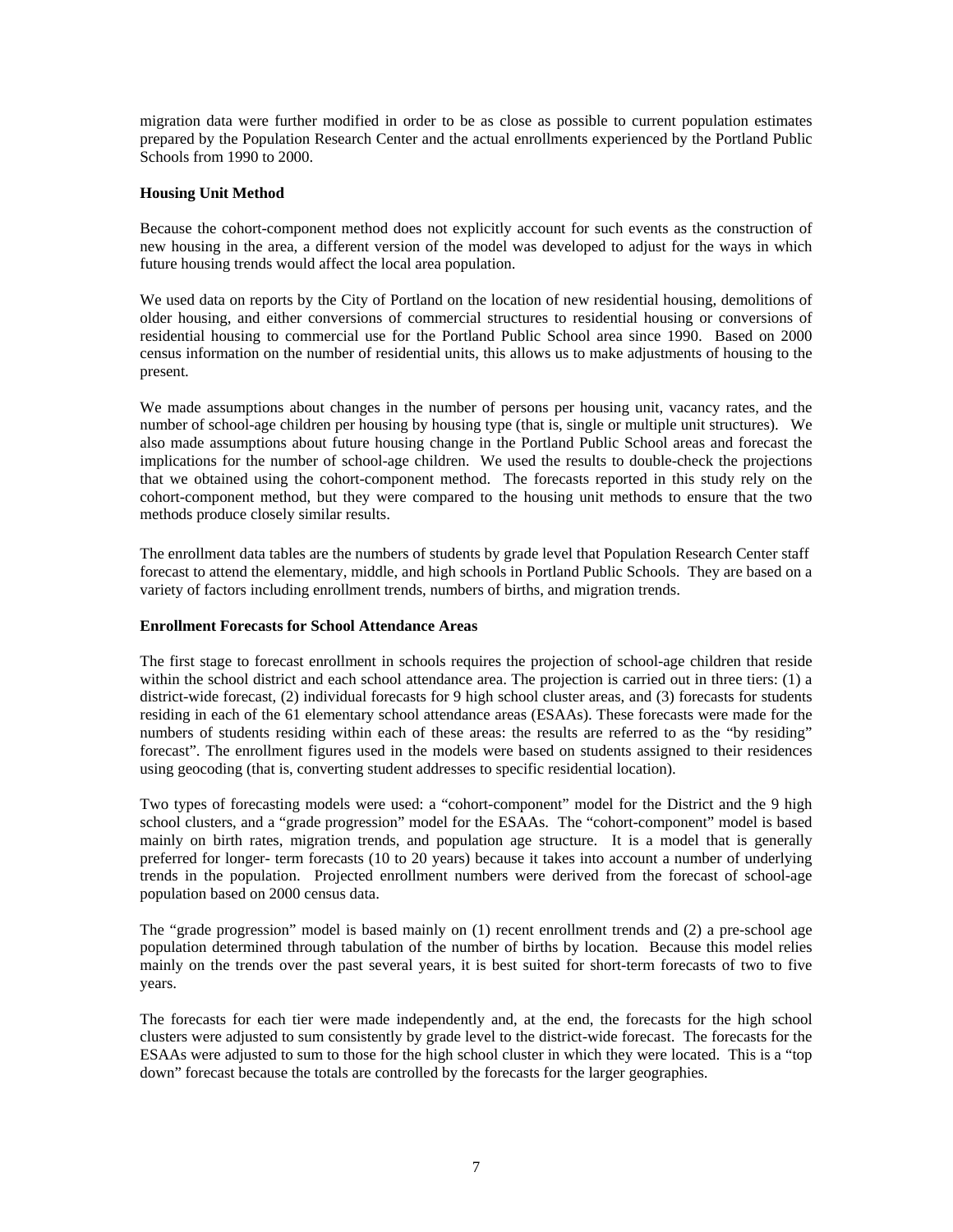The second stage in forecasting enrollment of students attending the various elementary, middle, and high schools was allocating K-12 students residing in each of the 61 ESAAs to the school they attended, based on probabilities derived from recent enrollment data. A cross-tabulation of students by ESAA residing - by school attending and by grade -- was made, and then probabilities were calculated. Forecasts were made for each grade K-12 and for UN (ungraded) students. This report shows forecasts only for aggregations of grades: K-2, 3-5, 6-8, 9-12. Ungraded students are included and are assigned to one of the grade groups.

The original calculations for the enrollment forecasts use decimal fractions. Because the fractions are rounded to show whole numbers, the numbers may not add exactly to the totals.

All population and enrollment forecasts are based on a combination of a beginning population, various rates, and the forecasters' judgment about future trends. They may err through imperfect data or unexpected shifts in demographic trends. Generally forecasts for larger geographical areas, such as the entire school district, are more reliable than those for small areas, such as for an individual elementary school. The forecasts for the individual schools are based mainly on births and enrollment trends in the ESAAs over the past 4 years. Although they are adjusted to conform to the longer- term forecasts for the high school clusters and the district as a whole, this does not take into account local variations that may have a significant effect on an individual school's enrollment. These forecasts may be used as a guide to enrollments for individual schools over the next few years. But changes in local areas will surely affect enrollments in some areas and actual enrollments will deviate from those shown here. The school enrollment forecasts probably will be correct more often than not, but given the large number of schools and the complexity of changing urban neighborhoods some will err in magnitude and perhaps direction.

#### **SPECIFIC DEMOGRAPHIC ASSUMPTIONS**

We make a "current trends" school enrollment forecast for Portland Public Schools assuming that current fertility, mortality, and net migration will continue relatively unchanged for the next ten years. This further assumes that there will be about 1,500 housing units added each year within the Portland Public Schools area and that the age-sex profile of net migrants will remain relatively constant.

#### **Assumptions for Demographic Rates**

The enrollment forecast involves demographic assumptions for fertility, mortality, and migration.

**Fertility rates.** Fertility rates have been relatively stable in Oregon communities for the past thirty years. There are variations, however, between communities. Based on recorded births for the population living in the Portland Public Schools area, the average number of children born to women in 1990 was about 2.0, or about the same as the average for the state of Oregon. The average number of children born apparently increased slightly, to about 2.04, in 1995. Since 1995, fertility rates have dropped considerably, reflecting the increasing proportion of single persons moving into Portland and the decreasing number of younger couples. The most recent birth data suggest that the average number of children born to women has fallen to about 1.7 in 1998. An overall fertility of 1.7 children is assumed for the forecast.

**Mortality rates.** Survival rates for a population reflect the chances for a birth cohort surviving to the next five-year period. Survival rates are very high for younger ages and almost 100 percent of school-age children survive five-year periods. Even if we had made different assumptions about the plausible future course of mortality, they would have had only modest effects on the school enrollment forecasts because virtually all school-age children survive from one period to the next.

**Migration rates.** Migration assumptions are the most difficult to make for a local area population forecast. Migration is affected by employment opportunities, the availability and cost of housing – in Portland and in comparison to nearby areas -- and a variety of other social and economic factors that influenced decisions to move. For this reason, it is important to consider many factors in thinking about the likely future course of migration in the Portland Public Schools area.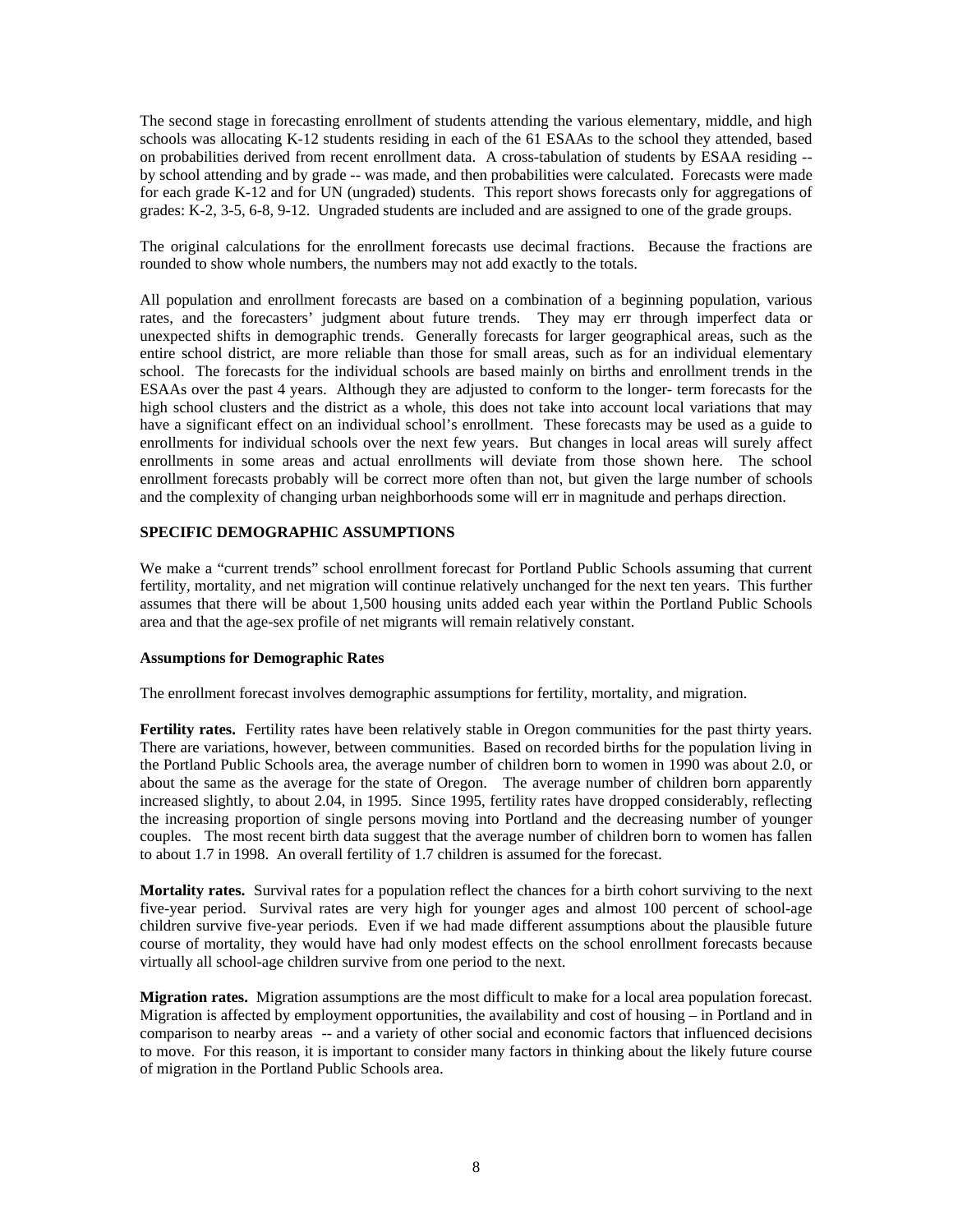We make an initial estimate of net migration based on a comparison of the population living in the Portland Public Schools area in 1990 and 2000.

#### **Forecast Scenario**

The population residing in the Portland Public School area is diverse and changing. We do not have a magical crystal ball that allows us to predict with any certainty what will happen in the future. For purposes of making enrollment forecasts, we made assumptions about what might happen to enrollments assuming a continuation of current trends. We do not necessarily include all the complexities of factors that may change in the future.

Specifically, our current trends scenario makes the following assumptions. This scenario assumes that the demographic trends occurring at present will continue unchanged through 2010. The scenario also assumes that the proportion of school-age children enrolled in the public schools will continue at present levels. The demographic assumptions for this scenario imply that there will be about 1,500 housing units added each year in the Portland Public School area. This is within the range of housing changes during recent years.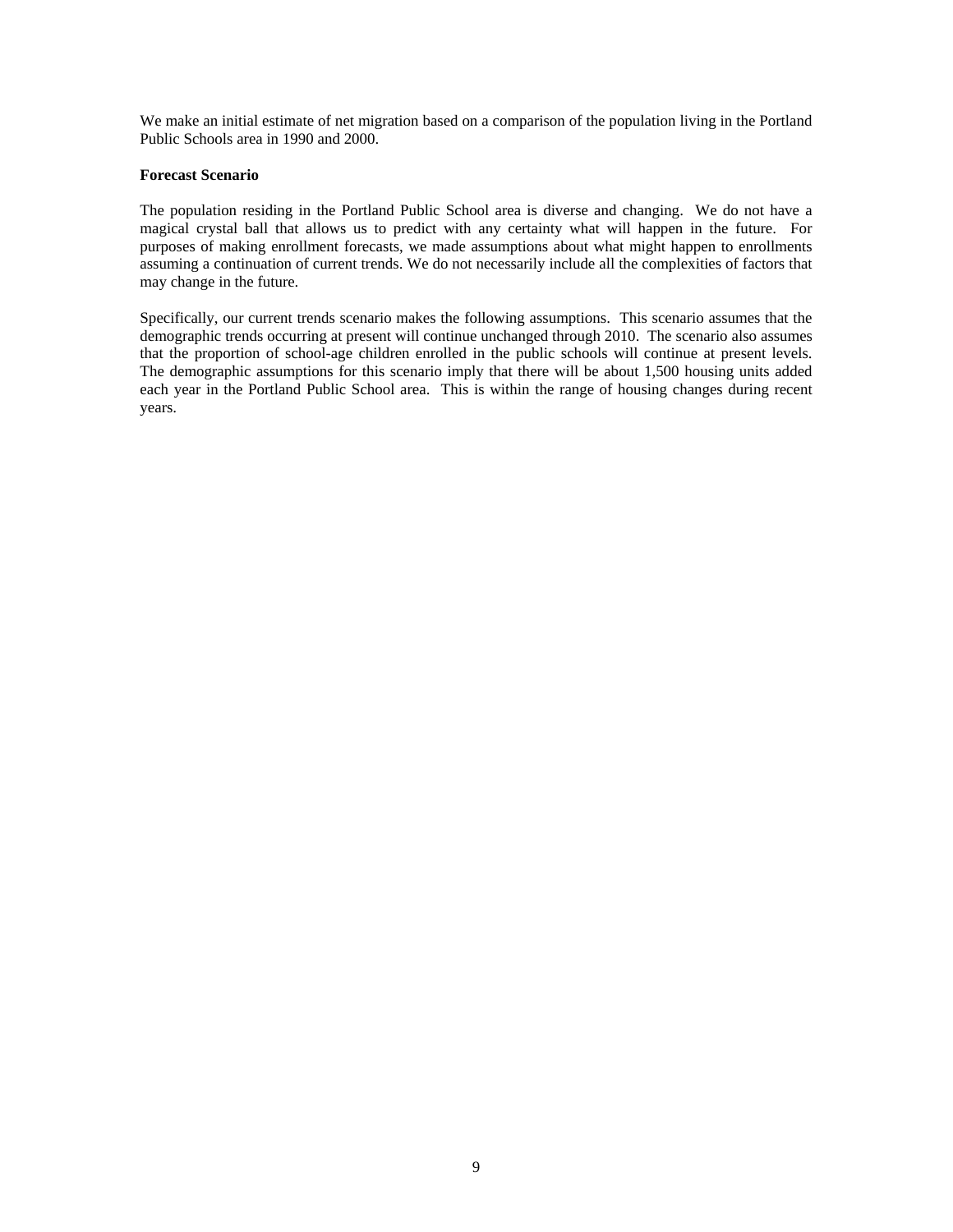#### **APPENDIX A**

#### **Data Sources**

This report is based on data obtained from several sources, including:

- Decennial Census. The decennial census is the only source of data collected for small areas across the nation. We used 1990 and 2000 census data to calculate the population, by age and sex, residing in the Portland Public School area. We compared the changes from 1990 to 2000 to develop an estimate of the age-sex profile for net migrants.
- American Community Survey. This is a new U.S. Census Bureau survey that is being tested in Multnomah County and several other sites in the United States. It was begun in 1996, with a large survey of households in Multnomah County, followed by smaller surveys in 1997 and following years. The American Community Survey asks the same questions as the 1990 census. We used the 1990 and 2000 Censuses and 1996 American Community Survey data to develop estimates of household and population change, including estimates of net migration for the Portland Public School area.
- Portland Public School Enrollment Data. Portland Public School staff furnished information on enrollments for recent decades, including enrollments by grade for the past decade. We also obtained data files on all students in 1993, 1996, and 1999 to 2002 with their residential addresses. These data are valuable for examining the in and out-flows of students in elementary school attendance areas. We did not request nor obtain any student data with personal information.
- Birth and Death Data. Information on births and deaths reported for the Portland Public School area were obtained from the Oregon Health Division. The data were used for two purposes. One use was for calculating overall fertility and mortality rates for the School District. These rates were used in the demographic model. The second use was to note the residence of the births in order to examine the correspondence between births and enrollment changes.
- Immigration Data. The Immigration and Naturalization Service provides limited immigration data for local areas. Their data are restricted to the numbers of legal immigrants and refugees who declare that they intend to live in the metropolitan Portland area at the time of their arrival in the United States. Most of these arrivals do, in fact, move to their intended place of residence. The INS data are tabulated for countries-of-origin, providing information each year about how many legal immigrants and refugees arrive in metropolitan Portland.
- Private Schooling Data. We rely on two sources of information on private schooling for this report. One source is from the Oregon Department of Education. These data originate from reports at the local level about the number of students who attend private schools. A second source was obtained by a survey that we conducted in February 2000. We phoned all known private schools in the Portland area, requesting information about their enrollments and the places of residence for their students. We compared this information to the reports obtained by the Oregon Department of Education.
- Home Schooling Data. Information on the number of students in home schooling was obtained from the Multnomah Educational Service Department.

#### **Demographic Model**

Our demographic enrollment model uses a "cohort-component" model, moving cohorts or age groups through time based on the components of birth, death, and migration. Specifically, the model takes a beginning population in the Portland Public School District by age and sex, and moves the population fiveyears at a time, subject to fertility, mortality, and migration. The model uses the following definition:

Population in 1995 = Population in 1990 + Births - Deaths  $+/-$  Net In-Migration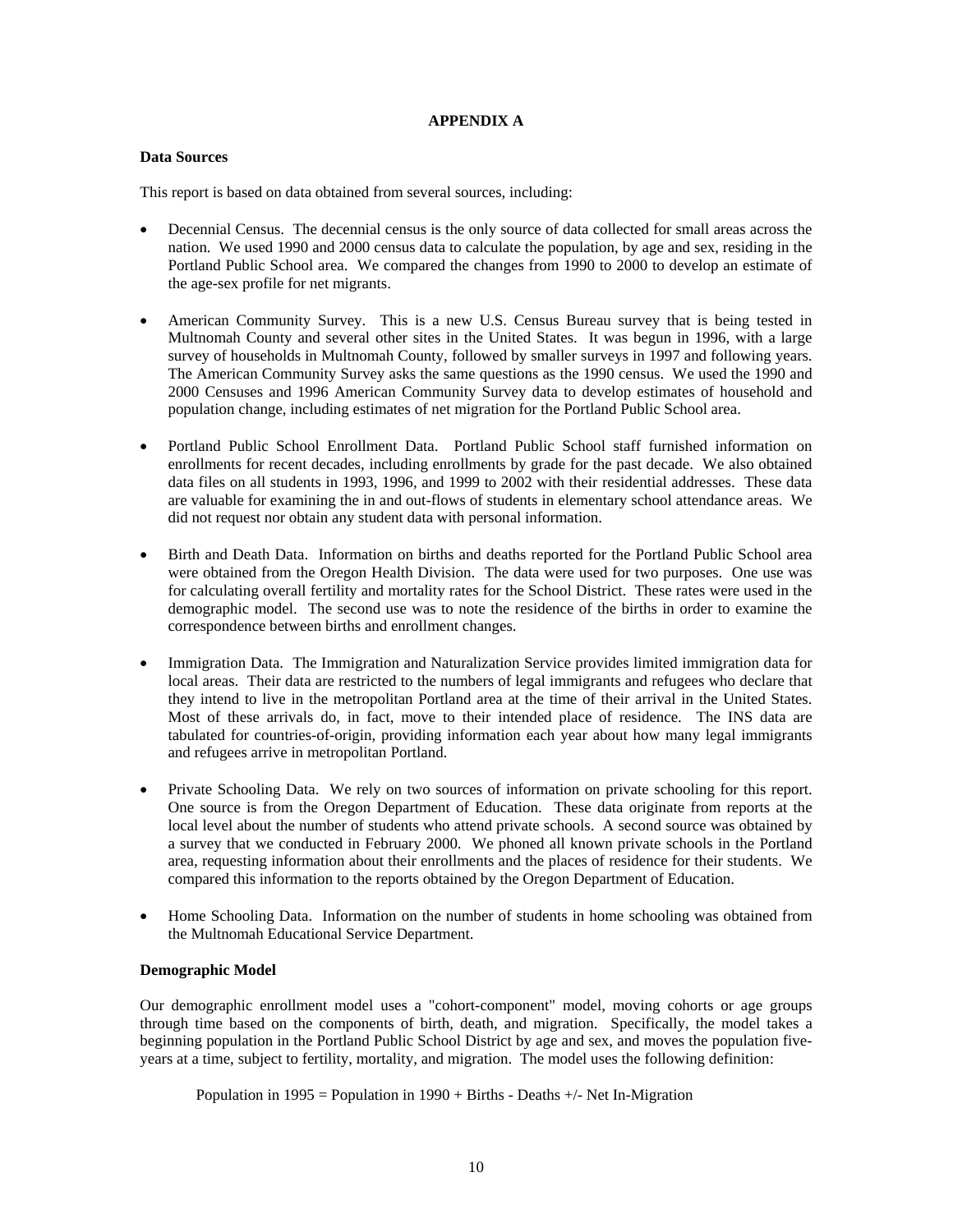The next step in the model is to calculate school enrollment based on the number of children in each age group. To do this, we assign children and youth in the school ages, for single age groups, to grade levels, kindergarten to 12th grade, assuming that most children are enrolled in school. Using 2000 census data, we calculate a "capture rate" that expresses the proportion of children in a grade level that are enrolled in the Portland Public Schools, using 2000 school enrollment data.

For the forecast, we used birth rates based on Multnomah County data published by the Oregon Health Division's vital statistics office. Death rates are from mortality rates for the State of Oregon.

Net migration is a key variable for our analysis. We make an initial estimate based on a comparison of the Portland Public School District's 1990 and 2000 population by age and sex. We adjust the historical net inmigration data for Portland Public School District's population in order to predict adequately enrollment from 1990 to 2001. This "calibration" of the model is useful. It makes sure that the assumptions that we make about births, deaths, and migration correspond closely to actual changes in school enrollment from 1990 to 2000.

#### **Project Staff**

This report involves the work of faculty and staff at Portland State University, including:

- Barry Edmonston is the Director, Population Research Center, and Professor, School of Urban Studies and Planning. He was responsible for all aspects of the study and the preparation of the final report.
- Richard Lycan is Professor Emeritus of Geography, Population Research Center. He developed population and fertility estimates, analysis of the relationship of housing and enrollments, and offered his expertise for other data analyses. He developed the methods and techniques for preparing enrollment forecasts for the overall school district and for school attendance areas.
- Risa Proehl is Demographic Analysis Coordinator at the Population Research Center. She developed the research on population, enrollment, and migration trends and directed the data collection on private and home schooling enrollments. She prepared enrollment forecasts for elementary, middle, and high school attendance areas.

The work for this report could not have been completed without the assistance and contributions of Portland Public School staff including Pam Brown, Kerry Hampton, and Theresa White.

Dozens of educational staff also cooperated with the work, providing enrollment figures for private schools operating in the metropolitan Portland area. Although these people are too numerous to list, we thank them for their cooperation and assistance.

Our thanks also to Jennifer Woodward, Oregon Health Division, for her assistance in accessing the birth records for Multnomah County and to Bob Jones, Oregon Department of Education, who helped with the use of Oregon's private school data.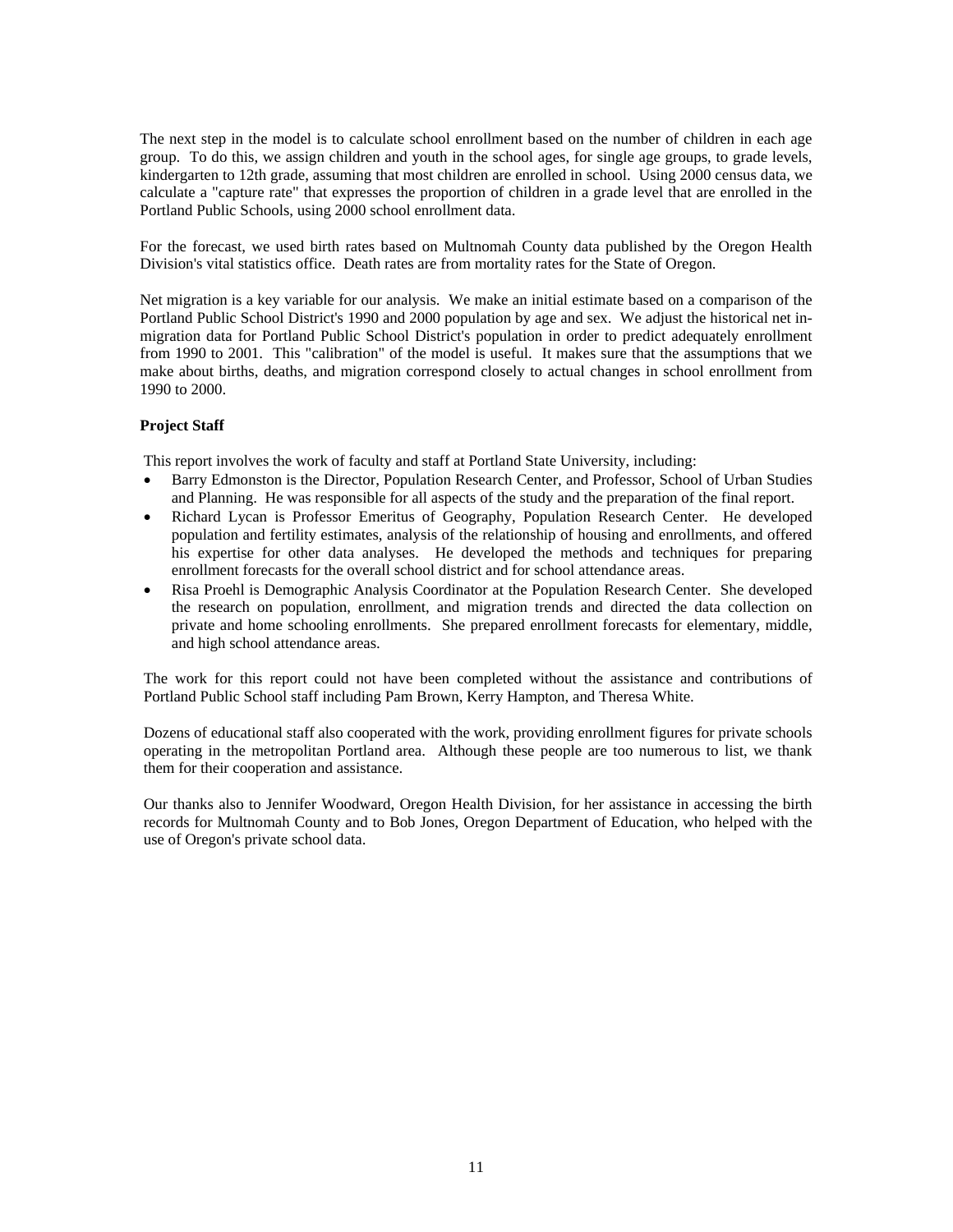#### **APPENDIX B**

#### **Supporting Tables**

**Table B-1. Enrollment Projections by Grade Level for Total School District** 

**Table B-2. Enrollment Projections by Grade Level and School Attended, for Grades K-2** 

**Table B-3. Enrollment Projections by Grade Level and School Attended, for Grades 3-5** 

**Table B-4. Enrollment Projections by Grade Level and School Attended, for Grades K-5** 

**Table B-5. Enrollment Projections by Grade Level and School Attended, for Grades 6-8** 

**Table B-6. Enrollment Projections by Grade Level and School Attended, for Grades 9-12**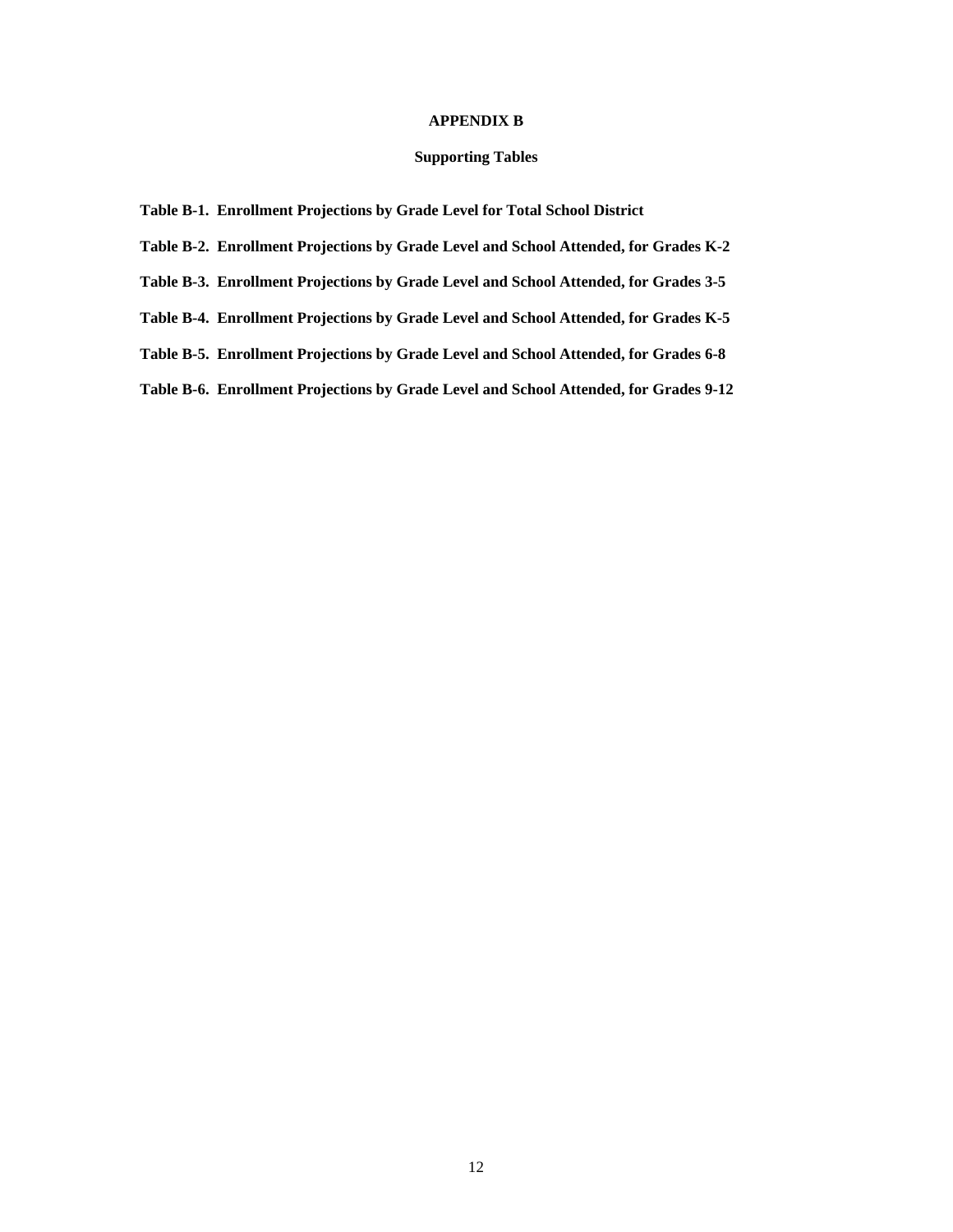| Table B.1. Portland Public School Enrollment Projection, by Grade Level, for Total School District: Observed Enrollments for 1998-2002; Projected Enrolments for 2003- |  |  |
|------------------------------------------------------------------------------------------------------------------------------------------------------------------------|--|--|
| 2010                                                                                                                                                                   |  |  |

| <b>District Enrollment by Grade and Year</b> |        |        |        |        | Actual > | Projected > |        |        |        |        |        |        |        |
|----------------------------------------------|--------|--------|--------|--------|----------|-------------|--------|--------|--------|--------|--------|--------|--------|
| <b>Grade Level</b>                           | 1998   | 1999   | 2000   | 2001   | 2002     | 2003        | 2004   | 2005   | 2006   | 2007   | 2008   | 2009   | 2010   |
| İΚ                                           | 3,931  | 3,700  | 3,743  | 3,711  | 3,720    | 3,696       | 3,672  | 3,648  | 3,672  | 3,695  | 3,719  | 3,742  | 3,766  |
| $\mathbf 1$                                  | 4,354  | 4,103  | 3,859  | 3,947  | 3,808    | 3,776       | 3,718  | 3,682  | 3,661  | 3,686  | 3,706  | 3,722  | 3,741  |
| 234567                                       | 4,372  | 4,173  | 4,055  | 3,876  | 3,835    | 3,775       | 3,764  | 3,729  | 3,710  | 3,695  | 3,715  | 3,725  | 3,735  |
|                                              | 4,244  | 4,153  | 4,118  | 3,995  | 3,694    | 3,712       | 3,682  | 3,706  | 3,693  | 3,677  | 3,653  | 3,660  | 3,662  |
|                                              | 4,109  | 4,135  | 4,127  | 3,972  | 3,790    | 3,681       | 3,744  | 3,718  | 3,720  | 3,686  | 3,652  | 3,611  | 3,609  |
|                                              | 4,003  | 3,973  | 4,036  | 4,026  | 3,815    | 3,716       | 3,613  | 3,659  | 3,605  | 3,582  | 3,527  | 3,474  | 3,424  |
|                                              | 3,769  | 3,835  | 3,896  | 3,863  | 3,802    | 3,711       | 3,647  | 3,556  | 3,594  | 3,530  | 3,496  | 3,432  | 3,375  |
|                                              | 3,873  | 3,614  | 3,732  | 3,734  | 3,783    | 3,729       | 3,650  | 3,585  | 3,487  | 3,515  | 3,446  | 3,407  | 3,341  |
| 8<br>9                                       | 3,815  | 3,831  | 3,634  | 3,709  | 3,637    | 3,700       | 3,669  | 3,621  | 3,571  | 3,479  | 3,510  | 3,445  | 3,410  |
|                                              | 4,533  | 4,316  | 4,286  | 4,089  | 4,047    | 4,093       | 4,204  | 4,185  | 4,117  | 4,048  | 3,942  | 3,983  | 3,914  |
| 10                                           | 4,112  | 4,075  | 4,005  | 4,060  | 3,744    | 3,772       | 3,809  | 3,890  | 3,836  | 3,753  | 3,690  | 3,603  | 3,646  |
| 11                                           | 3,642  | 3,783  | 3,671  | 3,717  | 3,852    | 3,594       | 3,568  | 3,504  | 3,495  | 3,415  | 3,339  | 3,287  | 3,211  |
| 12                                           | 3,343  | 3,303  | 3,400  | 3,427  | 3,440    | 3,468       | 3,227  | 3,235  | 3,218  | 3,233  | 3,167  | 3,098  | 3,051  |
| <b>UN</b>                                    | ,265   | ,355   | 1,356  | ,503   | 1,421    | 1,409       | 1,366  | 1,325  | 1,313  | 1,302  | 1,291  | 280, ا | ,269   |
| $K-2$                                        | 12,657 | 11,976 | 11,657 | 11,534 | 11,363   | 11,248      | 11,153 | 11,060 | 11,043 | 11,076 | 11,140 | 11,189 | 11,242 |
| $3 - 5$                                      | 12,356 | 12,261 | 12,281 | 11,993 | 11,299   | 11,110      | 11,040 | 11,083 | 11,018 | 10,946 | 10,832 | 10,746 | 10,695 |
| $6 - 8$                                      | 11,457 | 11,280 | 11,262 | 11,306 | 11,222   | 11,140      | 10,966 | 10,761 | 10,652 | 10,524 | 10,452 | 10,285 | 10,127 |
| $9-12$                                       | 15,630 | 15,477 | 15,362 | 15,293 | 15,083   | 14,926      | 14,808 | 14,813 | 14,665 | 14,449 | 14,138 | 13,970 | 13,822 |
| <b>Total</b>                                 | 53,365 | 52,349 | 51,918 | 51,629 | 50,388   | 49,833      | 49,333 | 49,042 | 48,692 | 48,297 | 47,851 | 47,470 | 47,154 |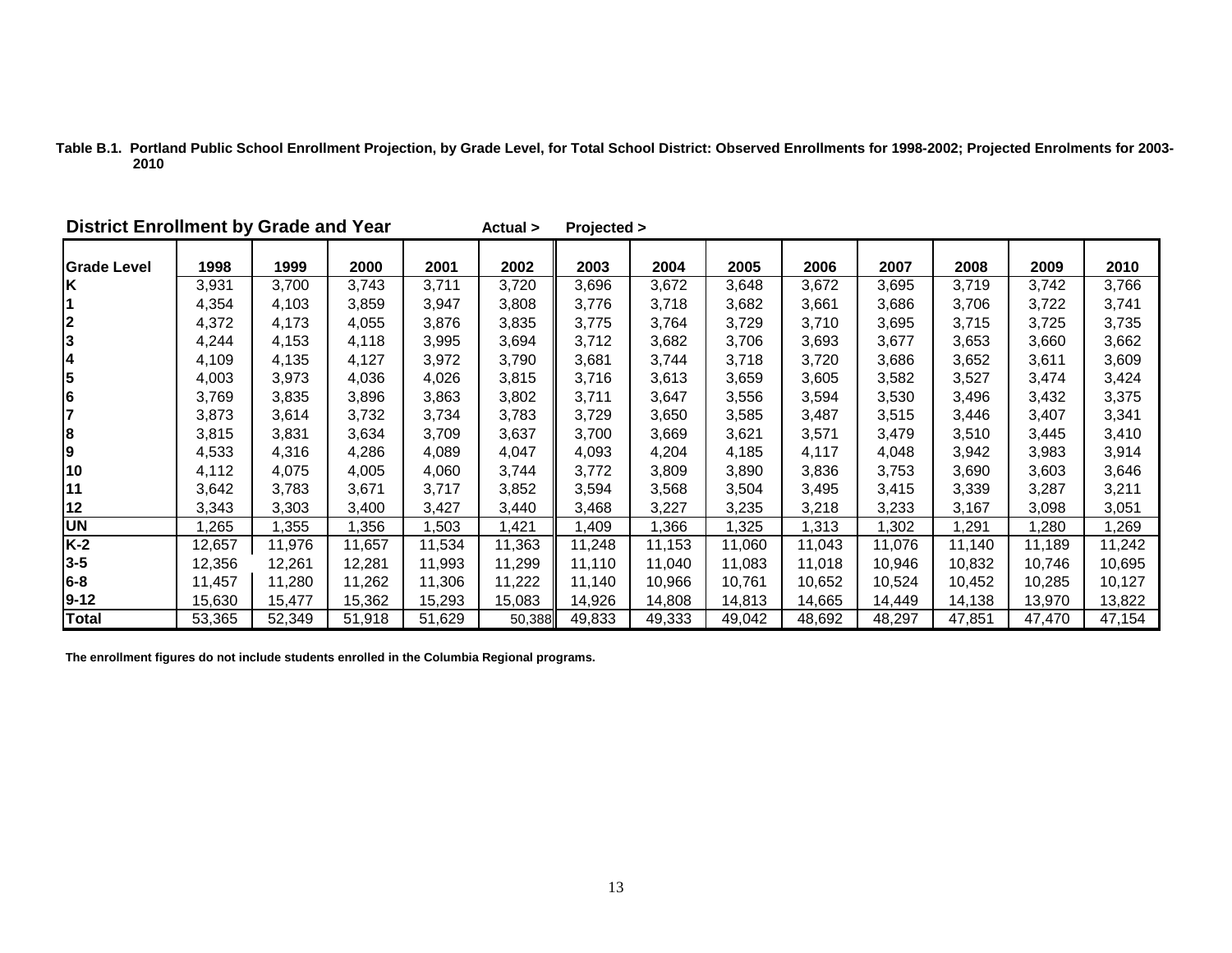| Table B.2. Portland Public School Enrollment Projection, by Grade Level, for Grades K-2 and School Attended: Observed Enrollments for 1998-2002; Projected |
|------------------------------------------------------------------------------------------------------------------------------------------------------------|
| Enrolments for 2003-2010                                                                                                                                   |

|                   |                                       |      |      |      |      | Actual > | Projected > |      |      |      |      |      |      |      |
|-------------------|---------------------------------------|------|------|------|------|----------|-------------|------|------|------|------|------|------|------|
| <b>School No.</b> | Elementary, K-2<br><b>School Name</b> | 1998 | 1999 | 2000 | 2001 | 2002     | 2003        | 2004 | 2005 | 2006 | 2007 | 2008 | 2009 | 2010 |
| 131               | Abernethy                             | 97   | 91   | 99   | 107  | 110      | 109         | 109  | 105  | 103  | 100  | 98   | 95   | 93   |
| 132               | Ainsworth                             | 280  | 297  | 279  | 270  | 258      | 256         | 237  | 238  | 240  | 242  | 243  | 241  | 241  |
| 134               | Applegate                             | 111  | 120  | 94   | 106  | 102      | 107         | 104  | 108  | 111  | 116  | 120  | 124  | 126  |
| 136               | Astor                                 | 166  | 162  | 154  | 134  | 125      | 121         | 114  | 111  | 104  | 95   | 85   | 77   | 70   |
| 138               | Ball                                  | 158  | 159  | 158  | 161  | 157      | 162         | 166  | 168  | 160  | 149  | 138  | 126  | 114  |
| 140               | Beach                                 | 347  | 291  | 253  | 220  | 208      | 208         | 207  | 199  | 190  | 179  | 168  | 158  | 150  |
| 141               | <b>Boise-Eliot</b>                    | 307  | 335  | 333  | 329  | 312      | 308         | 306  | 300  | 295  | 290  | 287  | 283  | 280  |
| 142               | <b>Bridlemile</b>                     | 219  | 183  | 205  | 195  | 199      | 187         | 197  | 192  | 193  | 192  | 191  | 193  | 195  |
| 143               | <b>Buckman</b>                        | 269  | 268  | 251  | 262  | 273      | 266         | 259  | 252  | 250  | 249  | 249  | 248  | 247  |
| 144               | <b>Capitol Hill</b>                   | 150  | 112  | 122  | 140  | 156      | 151         | 150  | 145  | 148  | 149  | 153  | 158  | 168  |
| 146               | Chapman                               | 262  | 243  | 215  | 238  | 235      | 233         | 239  | 241  | 256  | 274  | 292  | 305  | 309  |
| 148               | Chief Joseph                          | 197  | 158  | 137  | 134  | 135      | 131         | 138  | 137  | 138  | 138  | 138  | 138  | 138  |
| 150               | Clarendon                             | 235  | 235  | 215  | 195  | 212      | 214         | 209  | 200  | 193  | 186  | 179  | 173  | 167  |
| 152               | <b>Forest Park</b>                    | 105  | 119  | 152  | 176  | 206      | 209         | 202  | 193  | 192  | 205  | 227  | 250  | 279  |
| 157               | Glencoe                               | 227  | 220  | 197  | 208  | 213      | 214         | 210  | 196  | 197  | 202  | 207  | 212  | 215  |
| 160               | Hayhurst                              | 133  | 127  | 130  | 139  | 113      | 127         | 128  | 127  | 126  | 128  | 130  | 132  | 133  |
| 164               | Humboldt                              | 220  | 171  | 146  | 132  | 133      | 132         | 121  | 116  | 111  | 106  | 101  | 92   | 86   |
| 166               | James John                            | 312  | 278  | 274  | 259  | 258      | 274         | 278  | 276  | 270  | 264  | 258  | 252  | 247  |
| 168               | Kenton                                | 91   | 101  | 95   | 90   | 88       | 86          | 79   | 77   | 76   | 75   | 73   | 72   | 71   |
| 170               | Markham                               | 183  | 164  | 165  | 162  | 152      | 156         | 160  | 158  | 156  | 154  | 152  | 151  | 149  |
| 172               | Maplewood                             | 156  | 142  | 151  | 142  | 138      | 129         | 136  | 136  | 138  | 143  | 149  | 154  | 157  |
| 180               | Peninsula                             | 161  | 181  | 171  | 164  | 152      | 155         | 152  | 154  | 152  | 148  | 144  | 142  | 139  |
| 183               | <b>Rieke</b>                          | 126  | 128  | 129  | 141  | 128      | 137         | 137  | 137  | 137  | 136  | 133  | 131  | 129  |
| 184               | Sitton                                | 223  | 189  | 216  | 204  | 180      | 183         | 184  | 197  | 203  | 204  | 203  | 202  | 202  |
| 186               | Skyline                               | 103  | 103  | 97   | 92   | 94       | 93          | 100  | 102  | 106  | 106  | 105  | 105  | 106  |
| 188               | Smith                                 | 130  | 124  | 104  | 116  | 120      | 110         | 107  | 107  | 109  | 112  | 116  | 120  | 123  |
| 190               | Stephenson                            | 196  | 168  | 165  | 173  | 167      | 157         | 149  | 156  | 150  | 148  | 147  | 142  | 137  |
| 191               | Sunnyside                             | 129  | 133  | 128  | 125  | 89       | 88          | 79   | 79   | 76   | 74   | 71   | 68   | 66   |
| 230               | Alameda                               | 312  | 288  | 295  | 294  | 315      | 302         | 294  | 294  | 298  | 302  | 306  | 311  | 316  |
| 232               | Arleta                                | 195  | 170  | 150  | 162  | 167      | 172         | 172  | 176  | 168  | 158  | 148  | 142  | 135  |
| 234               | Atkinson                              | 302  | 295  | 270  | 257  | 271      | 269         | 265  | 261  | 259  | 256  | 252  | 247  | 243  |
| 238               | <b>Bridger</b>                        | 147  | 147  | 133  | 147  | 198      | 193         | 192  | 193  | 191  | 189  | 187  | 185  | 183  |
| 239               | Brooklyn                              | 87   | 64   | 75   | 72   | 69       | 70          | 69   | 69   | 66   | 63   | 60   | 57   | 55   |

14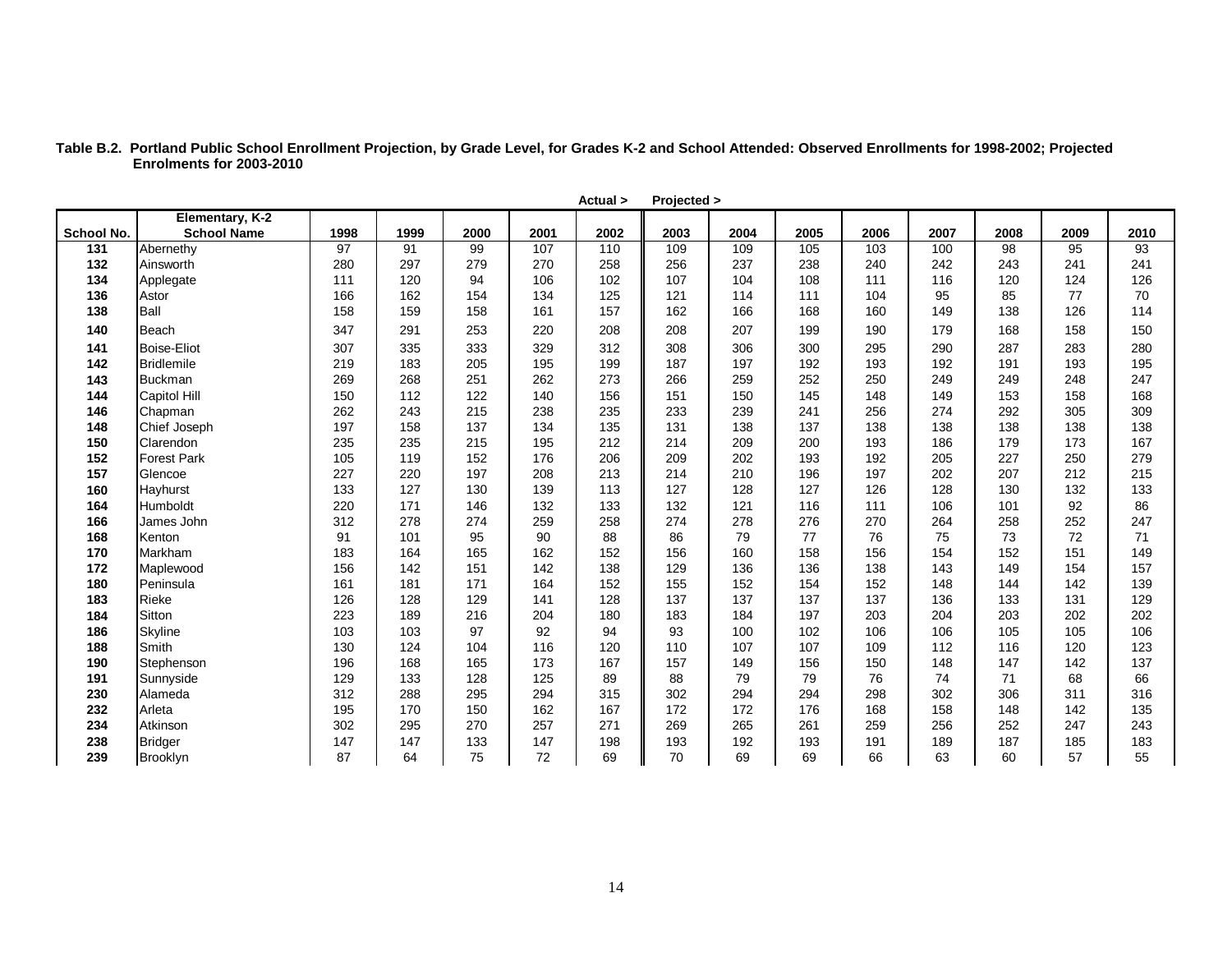**Table B.2. Portland Public School Enrollment Projection, by Grade Level, for Grades K-2 and School Attended: Observed Enrollments for 1998-2002; Projected Enrolments for 2003-2010 (continued)** 

| 240       | Clark                        | 256    | 259    | 279    | 292    | 289    | 281    | 278    | 272    | 278    | 281    | 281    | 277    | 276    |
|-----------|------------------------------|--------|--------|--------|--------|--------|--------|--------|--------|--------|--------|--------|--------|--------|
| 243       | Creston                      | 183    | 188    | 166    | 162    | 135    | 128    | 128    | 124    | 121    | 116    | 110    | 105    | 101    |
| 244       | Duniway                      | 219    | 206    | 201    | 203    | 209    | 198    | 198    | 195    | 199    | 206    | 215    | 220    | 225    |
| 246       | Edwards                      | 117    | 108    | 110    | 105    | 97     | 95     | 92     | 90     | 88     | 85     | 83     | 81     | 78     |
| 248       | Faubion                      | 144    | 148    | 127    | 123    | 137    | 137    | 133    | 131    | 128    | 126    | 124    | 123    | 121    |
| 255       | Grout                        | 181    | 181    | 160    | 138    | 113    | 111    | 106    | 107    | 108    | 109    | 111    | 113    | 115    |
| 256       | Hollyrood                    | 149    | 135    | 142    | 140    | 165    | 160    | 159    | 160    | 163    | 165    | 168    | 170    | 172    |
| 258       | Kelly                        | 289    | 283    | 266    | 226    | 234    | 237    | 239    | 235    | 238    | 243    | 251    | 263    | 272    |
| 259       | Irvington                    | 270    | 278    | 274    | 271    | 270    | 263    | 266    | 262    | 264    | 270    | 278    | 285    | 289    |
| 262       | King                         | 389    | 354    | 345    | 357    | 290    | 289    | 289    | 289    | 279    | 269    | 259    | 253    | 246    |
| 264       | Lee                          | 191    | 195    | 187    | 189    | 204    | 218    | 216    | 211    | 207    | 205    | 205    | 204    | 203    |
| 265       | Laurelhurst                  | 197    | 191    | 191    | 198    | 244    | 241    | 232    | 229    | 227    | 228    | 228    | 227    | 227    |
| 266       | Lent                         | 217    | 212    | 194    | 189    | 184    | 185    | 184    | 191    | 204    | 222    | 244    | 267    | 287    |
| 267       | Lewis                        | 142    | 140    | 145    | 136    | 146    | 144    | 141    | 146    | 148    | 149    | 150    | 152    | 154    |
| 268       | Marysville                   | 215    | 189    | 191    | 198    | 204    | 201    | 195    | 189    | 187    | 186    | 185    | 187    | 188    |
| 269       | Llewellyn                    | 167    | 155    | 162    | 133    | 151    | 145    | 142    | 135    | 135    | 137    | 140    | 143    | 145    |
| 270       | Meek                         | 124    | 111    | 87     | 86     | 92     | 87     | 87     | 87     | 90     | 94     | 99     | 104    | 108    |
| 275       | Richmond                     | 258    | 250    | 236    | 226    | 213    | 208    | 204    | 199    | 197    | 195    | 193    | 191    | 190    |
| 276       | Rigler                       | 236    | 217    | 249    | 224    | 221    | 215    | 221    | 224    | 229    | 235    | 242    | 250    | 257    |
| 278       | Rose City Park               | 238    | 219    | 206    | 227    | 237    | 233    | 234    | 233    | 246    | 265    | 285    | 304    | 323    |
| 279       | Sabin                        | 223    | 201    | 182    | 163    | 142    | 137    | 142    | 145    | 145    | 146    | 149    | 153    | 155    |
| 282       | Scott                        | 256    | 226    | 219    | 209    | 209    | 206    | 208    | 212    | 213    | 213    | 212    | 210    | 209    |
| 284       | Vernon                       | 280    | 237    | 217    | 201    | 175    | 163    | 163    | 158    | 154    | 151    | 148    | 145    | 142    |
| 286       | Vestal                       | 129    | 111    | 114    | 109    | 188    | 177    | 174    | 172    | 171    | 169    | 168    | 166    | 165    |
| 290       | Whitman                      | 225    | 199    | 204    | 215    | 201    | 193    | 193    | 192    | 198    | 207    | 217    | 226    | 236    |
| 292       | Wilcox                       | 100    | 104    | 100    | 101    | Closed |        |        |        |        |        |        |        |        |
| 294       | Woodlawn                     | 278    | 261    | 271    | 228    | 202    | 207    | 203    | 206    | 198    | 190    | 182    | 177    | 170    |
| 296       | Woodmere                     | 225    | 218    | 215    | 248    | 246    | 256    | 262    | 249    | 252    | 262    | 277    | 287    | 297    |
| 297       | Woodstock                    | 147    | 162    | 179    | 196    | 183    | 178    | 175    | 177    | 179    | 180    | 182    | 183    | 184    |
| 298       | Youngson                     | 92     | 100    | 90     | 92     | Closed |        |        |        |        |        |        |        |        |
| 154       | Metropolitan Learning Center | 70     | 65     | 68     | 66     | 70     | 69     | 68     | 68     | 68     | 68     | 68     | 69     | 69     |
| 375       | Winterhaven (at Brooklyn)    | 16     | 42     | 37     | 39     | 39     | 38     | 38     | 37     | 36     | 36     | 36     | 36     | 36     |
| Spec.     | Other Special Programs       | 98     | 65     | 85     | 98     | 140    | 138    | 136    | 135    | 134    | 133    | 133    | 133    | 132    |
| K-2 Total | Total                        | 12,657 | 11,976 | 11,657 | 11,534 | 11,363 | 11,248 | 11,153 | 11,060 | 11,043 | 11,076 | 11,140 | 11,189 | 11,242 |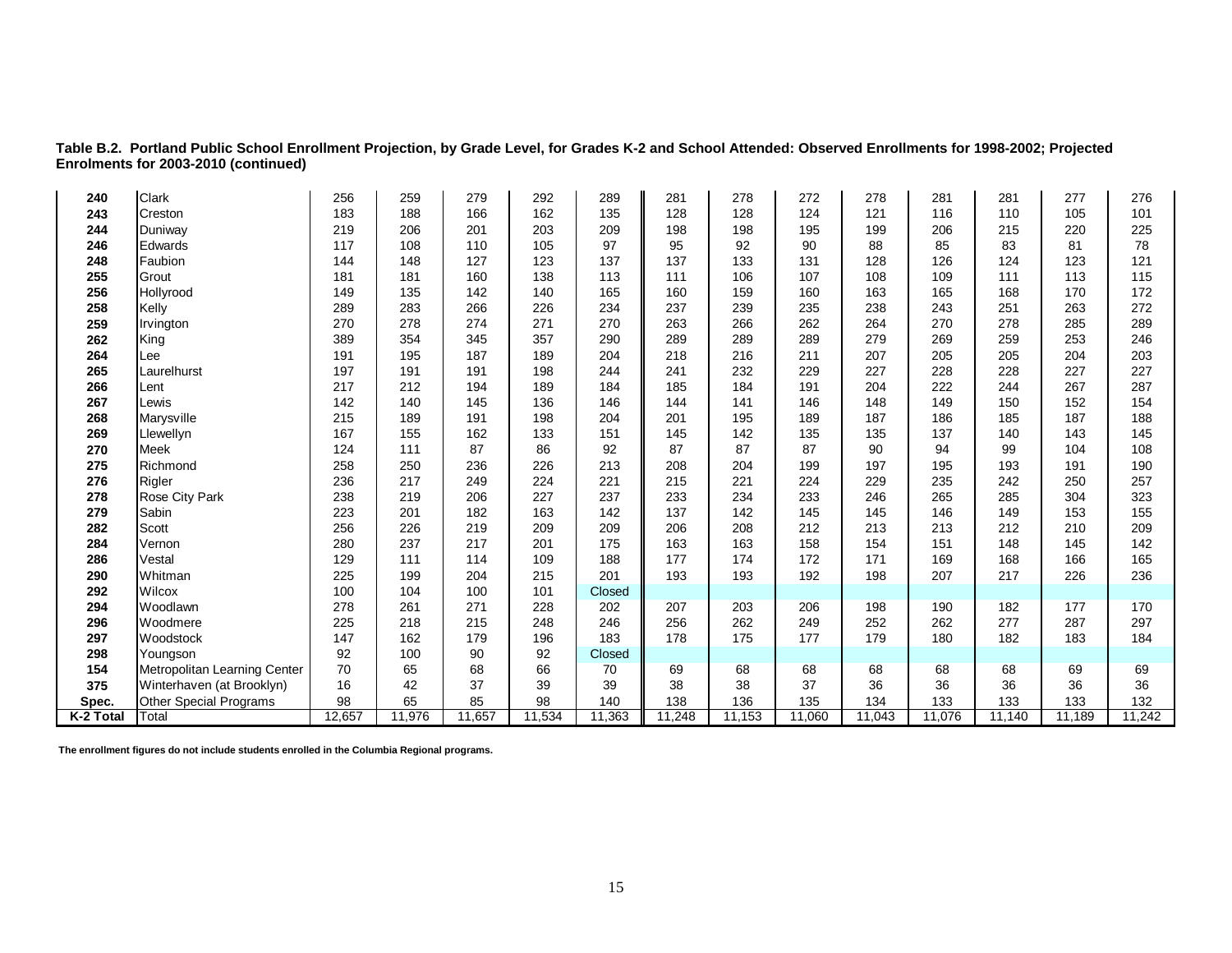|            | Elementary, 3-5    |      |      |      |                 |      |      |      |                 |                 |                 |      |      |                 |
|------------|--------------------|------|------|------|-----------------|------|------|------|-----------------|-----------------|-----------------|------|------|-----------------|
| School No. | <b>School Name</b> | 1998 | 1999 | 2000 | 2001            | 2002 | 2003 | 2004 | 2005            | 2006            | 2007            | 2008 | 2009 | 2010            |
| 131        | Abernethy          | 101  | 79   | 84   | $\overline{97}$ | 103  | 100  | 101  | $\overline{97}$ | $\overline{98}$ | $\overline{98}$ | 95   | 91   | $\overline{88}$ |
| 132        | Ainsworth          | 267  | 268  | 273  | 279             | 299  | 302  | 309  | 292             | 296             | 279             | 283  | 284  | 284             |
| 134        | Applegate          | 128  | 110  | 100  | 92              | 94   | 90   | 97   | 96              | 99              | 96              | 99   | 101  | 104             |
| 136        | Astor              | 165  | 165  | 174  | 174             | 161  | 161  | 167  | 164             | 159             | 148             | 143  | 135  | 126             |
| 138        | Ball               | 160  | 144  | 131  | 118             | 115  | 114  | 114  | 114             | 118             | 119             | 120  | 116  | 110             |
| 140        | Beach              | 305  | 302  | 263  | 246             | 219  | 202  | 193  | 191             | 189             | 187             | 179  | 171  | 161             |
| 141        | <b>Boise-Eliot</b> | 269  | 261  | 249  | 245             | 245  | 234  | 217  | 212             | 207             | 205             | 200  | 195  | 191             |
| 142        | <b>Bridlemile</b>  | 268  | 280  | 254  | 230             | 214  | 230  | 215  | 224             | 217             | 232             | 229  | 229  | 226             |
| 143        | <b>Buckman</b>     | 278  | 295  | 285  | 268             | 261  | 243  | 239  | 240             | 235             | 231             | 224  | 220  | 218             |
| 144        | Capitol Hill       | 169  | 182  | 155  | 157             | 141  | 154  | 154  | 165             | 160             | 159             | 154  | 155  | 155             |
| 146        | Chapman            | 262  | 285  | 272  | 256             | 229  | 216  | 218  | 229             | 239             | 254             | 260  | 275  | 291             |
| 148        | Chief Joseph       | 154  | 161  | 162  | 146             | 133  | 136  | 134  | 140             | 135             | 142             | 139  | 140  | 140             |
| 150        | Clarendon          | 220  | 221  | 202  | 198             | 204  | 191  | 188  | 184             | 185             | 178             | 170  | 165  | 160             |
| 152        | <b>Forest Park</b> | 79   | 106  | 132  | 158             | 171  | 196  | 212  | 223             | 216             | 202             | 192  | 188  | 198             |
| 157        | Glencoe            | 213  | 222  | 233  | 241             | 211  | 224  | 227  | 242             | 238             | 231             | 213  | 210  | 212             |
| 160        | Hayhurst           | 161  | 161  | 129  | 132             | 146  | 141  | 138  | 135             | 150             | 152             | 151  | 149  | 151             |
| 164        | Humboldt           | 164  | 152  | 162  | 175             | 135  | 131  | 130  | 132             | 130             | 119             | 113  | 107  | 102             |
| 166        | James John         | 303  | 338  | 318  | 305             | 293  | 285  | 286  | 300             | 312             | 308             | 303  | 297  | 293             |
| 168        | Kenton             | 112  | 116  | 115  | 105             | 119  | 116  | 118  | 110             | 106             | 98              | 96   | 94   | 92              |
| 170        | Markham            | 193  | 208  | 190  | 180             | 163  | 170  | 156  | 171             | 177             | 183             | 180  | 177  | 174             |
| 172        | Maplewood          | 148  | 153  | 154  | 167             | 141  | 150  | 132  | 132             | 126             | 134             | 135  | 137  | 141             |
| 180        | Peninsula          | 132  | 150  | 152  | 164             | 171  | 170  | 165  | 166             | 167             | 162             | 163  | 160  | 157             |
| 183        | Rieke              | 158  | 150  | 159  | 166             | 138  | 131  | 126  | 126             | 133             | 134             | 134  | 133  | 132             |
| 184        | <b>Sitton</b>      | 182  | 198  | 201  | 204             | 164  | 161  | 160  | 154             | 153             | 150             | 158  | 162  | 164             |
| 186        | Skyline            | 121  | 118  | 106  | 117             | 107  | 110  | 103  | 110             | 116             | 128             | 134  | 141  | 141             |
| 188        | Smith              | 124  | 115  | 130  | 136             | 131  | 121  | 121  | 111             | 99              | 96              | 96   | 98   | 102             |
| 190        | Stephenson         | 210  | 217  | 204  | 220             | 186  | 187  | 198  | 185             | 178             | 171             | 178  | 172  | 168             |
| 191        | Sunnyside          | 136  | 126  | 139  | 127             | 102  | 97   | 107  | 104             | 103             | 94              | 92   | 88   | 84              |
| 230        | Alameda            | 356  | 342  | 330  | 311             | 316  | 299  | 292  | 282             | 272             | 266             | 267  | 267  | 267             |
| 232        | Arleta             | 197  | 200  | 201  | 173             | 152  | 153  | 165  | 161             | 164             | 161             | 162  | 151  | 140             |
| 234        | Atkinson           | 222  | 242  | 288  | 278             | 259  | 248  | 256  | 267             | 266             | 258             | 250  | 246  | 241             |
| 238        | <b>Bridger</b>     | 120  | 131  | 133  | 134             | 213  | 207  | 209  | 208             | 205             | 203             | 203  | 199  | 194             |
| 239        | Brooklyn           | 88   | 66   | 72   | 58              | 52   | 46   | 39   | 38              | 40              | 40              | 39   | 37   | 34              |

**Table B.3. Portland Public School Enrollment Projection, by Grade Level, for Grades 3-5 and School Attended: Observed Enrollments for 1998-2002; Projected Enrolments for 2003-2010**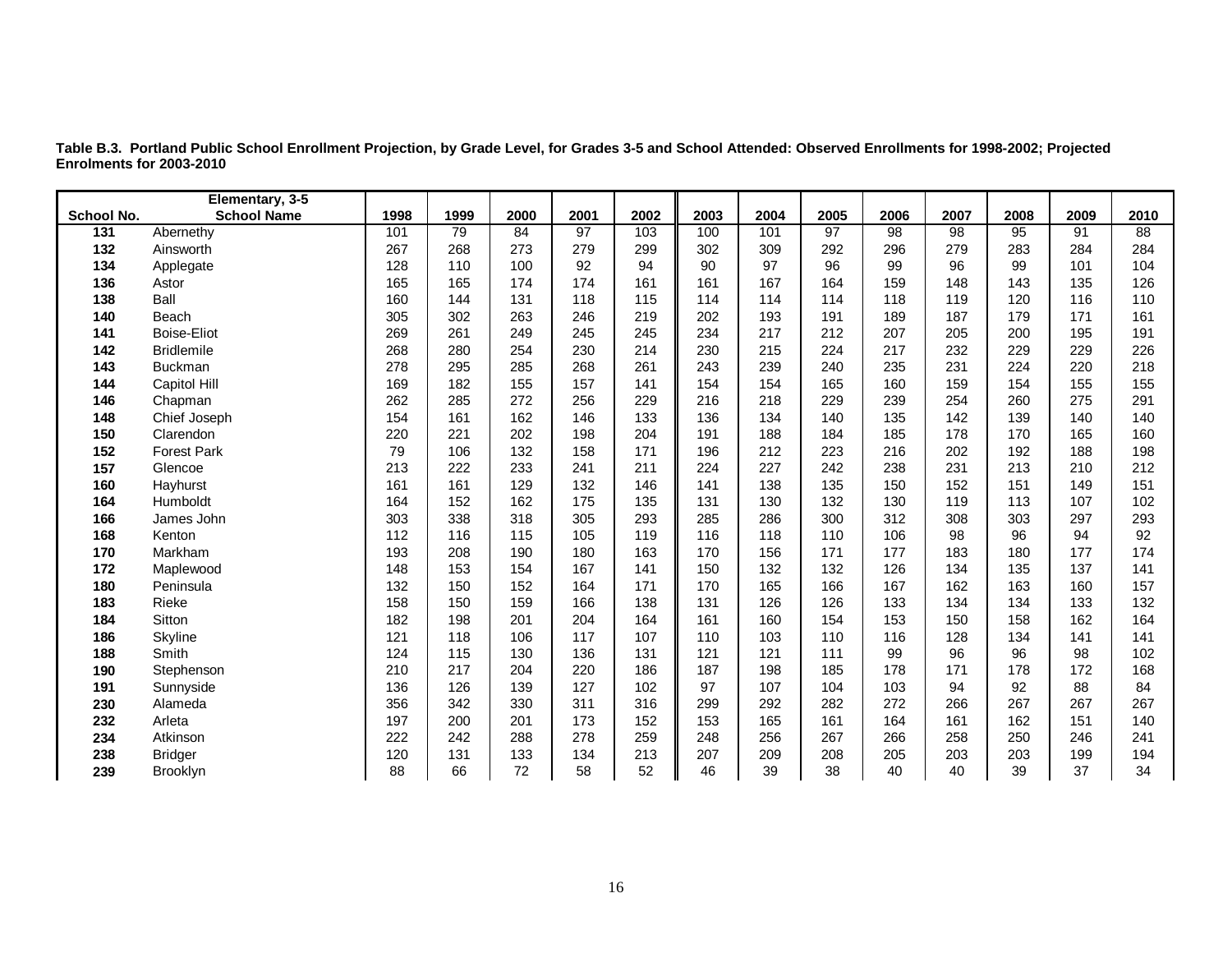**Table B.3. Portland Public School Enrollment Projection, by Grade Level, for Grades 3-5 and School Attended: Observed Enrollments for 1998-2002; Projected Enrolments for 2003-2010 (continued)**

| 240       | Clark                         | 277    | 278    | 252    | 240    | 267    | 280    | 284    | 288    | 287    | 288    | 285    | 289    | 288    |
|-----------|-------------------------------|--------|--------|--------|--------|--------|--------|--------|--------|--------|--------|--------|--------|--------|
| 243       | Creston                       | 185    | 184    | 164    | 173    | 161    | 159    | 154    | 150    | 142    | 139    | 133    | 127    | 120    |
| 244       | Duniway                       | 211    | 210    | 208    | 217    | 211    | 214    | 202    | 208    | 199    | 200    | 197    | 200    | 204    |
| 246       | Edwards                       | 99     | 93     | 108    | 107    | 105    | 100    | 103    | 100    | 99     | 96     | 93     | 89     | 86     |
| 248       | Faubion                       | 159    | 158    | 192    | 164    | 153    | 141    | 138    | 141    | 140    | 135    | 133    | 129    | 127    |
| 255       | Grout                         | 183    | 173    | 163    | 157    | 135    | 131    | 134    | 130    | 129    | 124    | 125    | 124    | 123    |
| 256       | Hollyrood                     | 63     | 51     | 54     | 51     | 43     | 41     | 40     | 41     | 40     | 40     | 40     | 40     | 40     |
| 258       | Kelly                         | 284    | 271    | 260    | 255    | 257    | 253    | 252    | 260    | 269    | 275    | 272    | 272    | 274    |
| 259       | Irvington                     | 231    | 223    | 237    | 239    | 236    | 229    | 211    | 208    | 202    | 206    | 203    | 203    | 205    |
| 262       | King                          | 288    | 295    | 307    | 273    | 222    | 202    | 193    | 182    | 181    | 181    | 181    | 174    | 167    |
| 264       | Lee                           | 197    | 180    | 211    | 205    | 200    | 194    | 201    | 205    | 219    | 219    | 214    | 209    | 205    |
| 265       | Laurelhurst                   | 331    | 310    | 329    | 319    | 306    | 307    | 312    | 319    | 314    | 308    | 305    | 301    | 297    |
| 266       | Lent                          | 160    | 174    | 199    | 199    | 192    | 186    | 191    | 173    | 178    | 181    | 190    | 201    | 217    |
| 267       | Lewis                         | 128    | 123    | 147    | 158    | 148    | 141    | 153    | 151    | 151    | 148    | 154    | 154    | 153    |
| 268       | Marysville                    | 201    | 208    | 209    | 197    | 190    | 190    | 194    | 205    | 205    | 203    | 199    | 196    | 192    |
| 269       | Llewellyn                     | 195    | 175    | 174    | 172    | 158    | 158    | 150    | 168    | 163    | 161    | 151    | 149    | 150    |
| 270       | <b>Meek</b>                   | 136    | 131    | 111    | 103    | 86     | 81     | 78     | 71     | 66     | 67     | 68     | 70     | 73     |
| 275       | Richmond                      | 250    | 240    | 241    | 244    | 230    | 220    | 219    | 222    | 218    | 213    | 206    | 201    | 197    |
| 276       | Rigler                        | 285    | 263    | 269    | 239    | 231    | 231    | 226    | 232    | 228    | 236    | 240    | 242    | 245    |
| 278       | Rose City Park                | 280    | 279    | 252    | 232    | 240    | 224    | 218    | 216    | 213    | 216    | 215    | 225    | 240    |
| 279       | Sabin                         | 184    | 164    | 157    | 147    | 105    | 98     | 91     | 86     | 83     | 84     | 85     | 84     | 83     |
| 282       | Scott                         | 257    | 261    | 248    | 261    | 218    | 214    | 202    | 205    | 204    | 210    | 216    | 216    | 214    |
| 284       | Vernon                        | 196    | 213    | 223    | 184    | 174    | 167    | 156    | 151    | 140    | 139    | 133    | 128    | 124    |
| 286       | Vestal                        | 118    | 122    | 127    | 118    | 179    | 199    | 201    | 208    | 195    | 193    | 192    | 188    | 184    |
| 290       | Whitman                       | 188    | 199    | 214    | 221    | 195    | 189    | 194    | 201    | 196    | 199    | 199    | 204    | 209    |
| 292       | Wilcox                        | 73     | 81     | 95     | 96     | Closed |        |        |        |        |        |        |        |        |
| 294       | Woodlawn                      | 226    | 206    | 229    | 243    | 221    | 213    | 215    | 207    | 210    | 204    | 204    | 196    | 188    |
| 296       | Woodmere                      | 266    | 270    | 259    | 255    | 244    | 232    | 237    | 251    | 266    | 274    | 262    | 262    | 266    |
| 297       | Woodstock                     | 147    | 133    | 138    | 158    | 162    | 170    | 172    | 168    | 162    | 158    | 159    | 158    | 158    |
| 298       | Youngson                      | 95     | 97     | 95     | 85     | Closed |        |        |        |        |        |        |        |        |
| 154       | Metropolitan Learning Center  | 90     | 82     | 87     | 77     | 86     | 83     | 82     | 82     | 82     | 82     | 81     | 80     | 80     |
| 375       | Winterhaven (at Brooklyn)     | 43     | 40     | 44     | 43     | 44     | 43     | 42     | 43     | 42     | 42     | 41     | 40     | 40     |
| Spec.     | <b>Other Special Programs</b> | 165    | 110    | 126    | 104    | 112    | 108    | 108    | 107    | 107    | 105    | 105    | 104    | 103    |
| 3-5 Total | Total                         | 12,356 | 12,261 | 12,281 | 11,993 | 11,299 | 11,110 | 11,040 | 11,083 | 11,018 | 10,946 | 10,832 | 10,746 | 10,695 |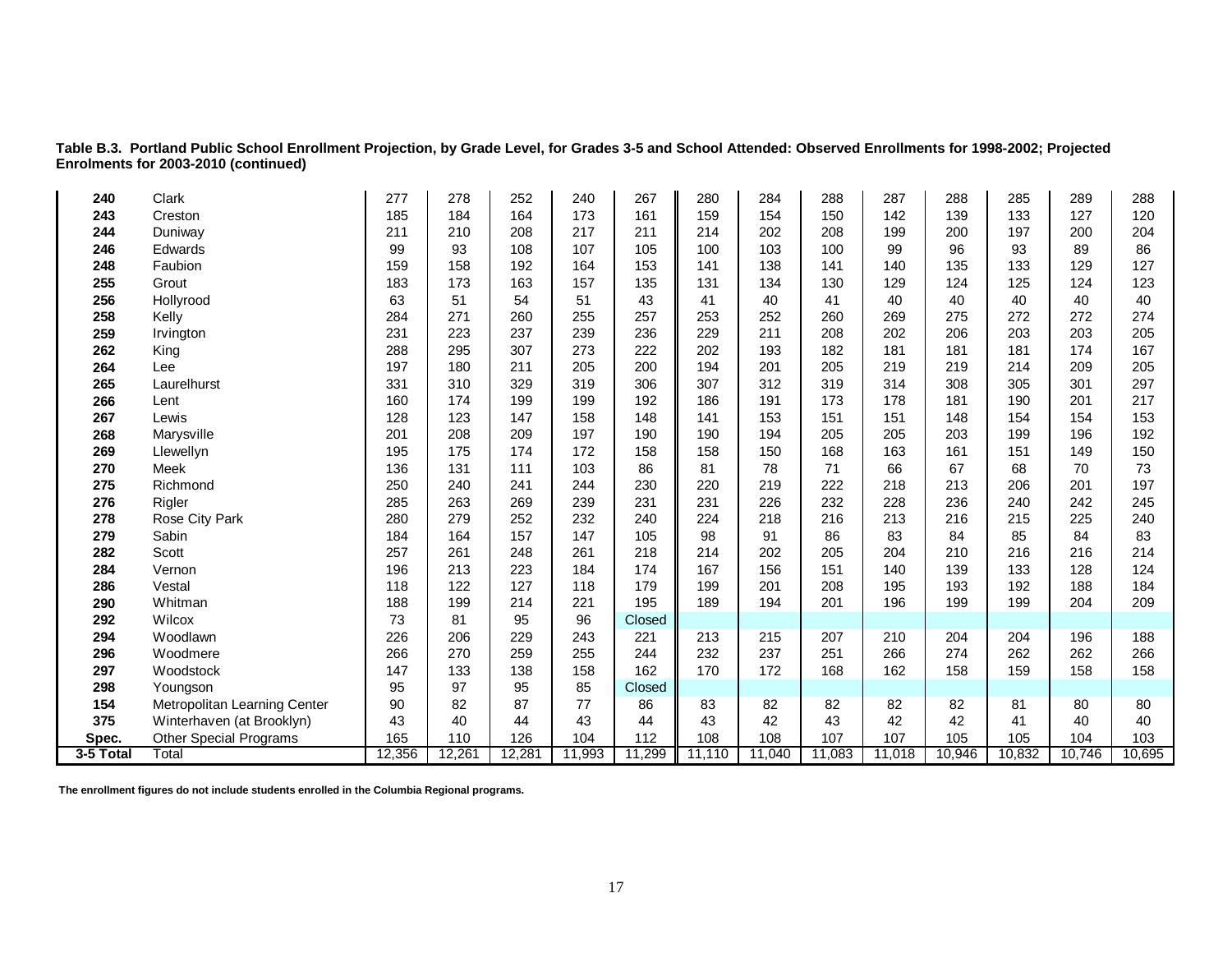**Table B.4. Portland Public School Enrollment Projection, by Grade Level, for Grades K-5 and School Attended: Observed Enrollments for 1998-2002; Projected Enrolments for 2003-2010** 

|            |                         |      |      |      |      | Actual > | Projected > |      |      |      |      |      |      |      |
|------------|-------------------------|------|------|------|------|----------|-------------|------|------|------|------|------|------|------|
|            | <b>Total Elementary</b> |      |      |      |      |          |             |      |      |      |      |      |      |      |
| School No. | <b>School Name</b>      | 1998 | 1999 | 2000 | 2001 | 2002     | 2003        | 2004 | 2005 | 2006 | 2007 | 2008 | 2009 | 2010 |
| 131        | Abernethy               | 209  | 185  | 198  | 204  | 213      | 217         | 217  | 210  | 208  | 205  | 200  | 193  | 187  |
| 132        | Ainsworth               | 547  | 565  | 552  | 549  | 557      | 557         | 545  | 530  | 535  | 521  | 526  | 525  | 524  |
| 134        | Applegate               | 252  | 242  | 203  | 212  | 209      | 208         | 212  | 215  | 221  | 223  | 230  | 235  | 241  |
| 136        | Astor                   | 354  | 349  | 352  | 337  | 311      | 307         | 306  | 298  | 286  | 266  | 251  | 234  | 218  |
| 138        | Ball                    | 318  | 303  | 289  | 279  | 272      | 277         | 280  | 281  | 278  | 269  | 258  | 243  | 224  |
| 140        | Beach                   | 652  | 593  | 516  | 466  | 427      | 410         | 399  | 390  | 379  | 366  | 348  | 329  | 311  |
| 141        | <b>Boise-Eliot</b>      | 600  | 620  | 607  | 600  | 578      | 566         | 546  | 535  | 524  | 518  | 509  | 500  | 492  |
| 142        | Bridlemile              | 490  | 475  | 477  | 449  | 436      | 436         | 430  | 433  | 428  | 442  | 437  | 439  | 439  |
| 143        | <b>Buckman</b>          | 547  | 563  | 536  | 530  | 534      | 508         | 499  | 492  | 485  | 480  | 473  | 468  | 465  |
| 144        | Capitol Hill            | 331  | 305  | 285  | 310  | 308      | 316         | 315  | 320  | 318  | 318  | 317  | 323  | 333  |
| 146        | Chapman                 | 550  | 558  | 513  | 527  | 484      | 476         | 484  | 496  | 520  | 553  | 578  | 605  | 624  |
| 148        | Chief Joseph            | 362  | 326  | 320  | 298  | 287      | 283         | 288  | 292  | 288  | 296  | 292  | 293  | 293  |
| 150        | Clarendon               | 455  | 456  | 417  | 393  | 416      | 406         | 397  | 385  | 378  | 364  | 349  | 338  | 327  |
| 152        | <b>Forest Park</b>      | 184  | 226  | 284  | 334  | 377      | 406         | 414  | 417  | 408  | 408  | 419  | 438  | 478  |
| 157        | Glencoe                 | 451  | 453  | 430  | 449  | 424      | 440         | 440  | 441  | 438  | 436  | 423  | 425  | 430  |
| 160        | Hayhurst                | 294  | 288  | 259  | 271  | 259      | 268         | 266  | 262  | 276  | 280  | 281  | 282  | 284  |
| 164        | Humboldt                | 384  | 323  | 308  | 307  | 268      | 262         | 252  | 247  | 241  | 225  | 213  | 199  | 188  |
| 166        | James John              | 625  | 618  | 592  | 564  | 551      | 560         | 564  | 576  | 583  | 573  | 561  | 550  | 540  |
| 168        | Kenton                  | 240  | 250  | 249  | 233  | 252      | 240         | 234  | 224  | 218  | 209  | 204  | 201  | 198  |
| 170        | Markham                 | 395  | 393  | 370  | 358  | 333      | 344         | 333  | 346  | 349  | 353  | 349  | 344  | 339  |
| 172        | Maplewood               | 304  | 295  | 305  | 309  | 279      | 280         | 268  | 269  | 264  | 277  | 284  | 291  | 299  |
| 180        | Peninsula               | 293  | 331  | 323  | 328  | 333      | 327         | 320  | 322  | 321  | 313  | 309  | 304  | 298  |
| 183        | Rieke                   | 284  | 278  | 288  | 307  | 266      | 267         | 262  | 264  | 270  | 270  | 268  | 264  | 260  |
| 184        | Sitton                  | 423  | 404  | 436  | 421  | 371      | 362         | 363  | 369  | 373  | 372  | 379  | 381  | 384  |
| 186        | Skyline                 | 225  | 221  | 203  | 209  | 201      | 203         | 203  | 212  | 222  | 235  | 239  | 246  | 248  |
| 188        | Smith                   | 254  | 239  | 234  | 252  | 251      | 231         | 228  | 218  | 208  | 209  | 212  | 218  | 224  |
| 190        | Stephenson              | 406  | 385  | 369  | 393  | 353      | 344         | 347  | 341  | 329  | 318  | 325  | 315  | 306  |
| 191        | Sunnyside               | 296  | 292  | 297  | 281  | 229      | 218         | 218  | 214  | 209  | 197  | 192  | 186  | 179  |
| 230        | Alameda                 | 685  | 652  | 641  | 622  | 648      | 619         | 603  | 593  | 586  | 585  | 589  | 594  | 600  |
| 232        | Arleta                  | 407  | 387  | 369  | 352  | 339      | 342         | 354  | 355  | 348  | 335  | 327  | 310  | 292  |
| 234        | Atkinson                | 533  | 545  | 566  | 543  | 536      | 524         | 528  | 534  | 532  | 521  | 509  | 500  | 491  |
| 238        | Bridger                 | 284  | 301  | 284  | 309  | 431      | 423         | 423  | 422  | 417  | 412  | 410  | 404  | 397  |
| 239        | Brooklyn                | 187  | 139  | 156  | 140  | 121      | 123         | 115  | 114  | 113  | 109  | 105  | 100  | 95   |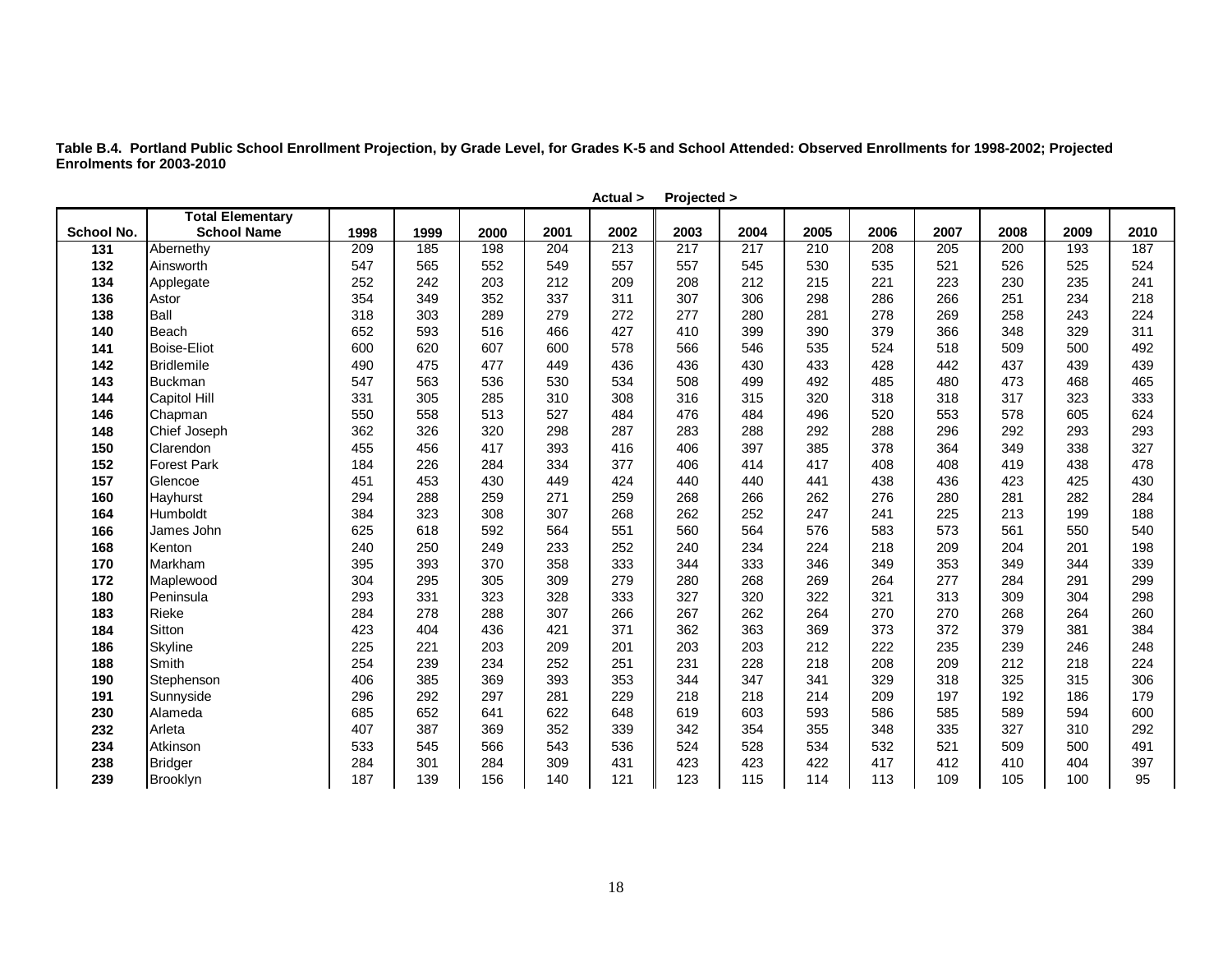**Table B.4. Portland Public School Enrollment Projection, by Grade Level, for Grades K-5 and School Attended: Observed Enrollments for 1998-2002; Projected Enrolments for 2003-2010 (continued)**

| 240             | <b>Clark</b>                  | 545    | 537    | 531    | 532    | 556    | 561         | 562          | 560            | 565            | 569            | 566          | 565            | 564            |
|-----------------|-------------------------------|--------|--------|--------|--------|--------|-------------|--------------|----------------|----------------|----------------|--------------|----------------|----------------|
| 243             | Creston                       | 380    | 398    | 361    | 353    | 327    | 314         | 308          | 299            | 288            | 279            | 268          | 256            | 244            |
| 244             | Duniway                       | 430    | 416    | 419    | 431    | 432    | 419         | 408          | 410            | 406            | 414            | 420          | 427            | 436            |
| 246             | Edwards                       | 216    | 201    | 218    | 212    | 202    | 195         | 195          | 191            | 187            | 182            | 176          | 170            | 164            |
| 248             | Faubion                       | 318    | 319    | 334    | 302    | 299    | 290         | 284          | 285            | 280            | 273            | 269          | 264            | 259            |
| 255             | Grout                         | 364    | 354    | 323    | 295    | 248    | 242         | 240          | 237            | 237            | 234            | 236          | 237            | 238            |
| 256             | Hollyrood                     | 213    | 186    | 196    | 191    | 208    | 201         | 199          | 201            | 203            | 205            | 208          | 210            | 212            |
| 258             | Kelly                         | 585    | 554    | 526    | 481    | 491    | 490         | 491          | 495            | 506            | 518            | 523          | 535            | 546            |
| 259             | Irvington                     | 501    | 501    | 511    | 510    | 506    | 492         | 477          | 471            | 466            | 476            | 481          | 487            | 494            |
| 262             | King                          | 678    | 649    | 652    | 630    | 512    | 492         | 482          | 471            | 460            | 450            | 440          | 427            | 413            |
| 264             | Lee                           | 402    | 391    | 409    | 408    | 419    | 427         | 430          | 429            | 440            | 436            | 431          | 426            | 421            |
| 265             | Laurelhurst                   | 536    | 512    | 526    | 526    | 561    | 557         | 553          | 556            | 550            | 544            | 542          | 536            | 533            |
| 266             | Lent                          | 390    | 397    | 401    | 400    | 383    | 380         | 384          | 373            | 391            | 412            | 443          | 476            | 512            |
| 267             | Lewis                         | 270    | 263    | 292    | 294    | 294    | 285         | 294          | 297            | 299            | 298            | 304          | 306            | 307            |
| 268             | Marysville                    | 416    | 397    | 400    | 395    | 394    | 391         | 389          | 393            | 393            | 389            | 384          | 383            | 380            |
| 269             | Llewellyn                     | 362    | 330    | 336    | 311    | 315    | 306         | 295          | 306            | 301            | 301            | 294          | 295            | 298            |
| 270             | <b>Meek</b>                   | 260    | 242    | 198    | 198    | 189    | 173         | 169          | 163            | 161            | 166            | 172          | 178            | 186            |
| 275             | Richmond                      | 508    | 490    | 477    | 470    | 443    | 428         | 423          | 421            | 414            | 408            | 399          | 393            | 387            |
| 276             | Rigler                        | 544    | 506    | 525    | 492    | 474    | 467         | 467          | 476            | 476            | 491            | 501          | 511            | 521            |
| 278             | <b>Rose City Park</b>         | 529    | 510    | 467    | 470    | 489    | 468         | 463          | 459            | 470            | 491            | 510          | 540            | 572            |
| 279             | Sabin                         | 418    | 372    | 352    | 324    | 257    | 246         | 244          | 241            | 238            | 241            | 244          | 246            | 248            |
| 282             | Scott                         | 539    | 520    | 492    | 512    | 457    | 452         | 442          | 448            | 447            | 453            | 458          | 456            | 453            |
| 284             | Vernon                        | 492    | 472    | 462    | 405    | 366    | 349         | 339          | 327            | 312            | 308            | 299          | 292            | 285            |
| 286             | Vestal                        | 257    | 243    | 241    | 227    | 367    | 378         | 377          | 382            | 368            | 365            | 362          | 357            | 352            |
| 290             | Whitman                       | 413    | 417    | 453    | 475    | 433    | 415         | 419          | 423            | 425            | 436            | 446          | 459            | 475            |
| 292             | Wilcox                        | 173    | 185    | 195    | 197    | Closed | $\mathbf 0$ | $\mathbf 0$  | $\overline{0}$ | $\overline{0}$ | $\overline{0}$ | 0            | 0              | $\mathbf{0}$   |
| 294             | Woodlawn                      | 516    | 477    | 509    | 482    | 423    | 427         | 425          | 419            | 414            | 401            | 394          | 380            | 365            |
| 296             | <b>Woodmere</b>               | 491    | 488    | 474    | 503    | 490    | 489         | 499          | 500            | 518            | 536            | 538          | 549            | 563            |
| 297             | Woodstock                     | 320    | 322    | 337    | 372    | 364    | 368         | 367          | 365            | 360            | 358            | 360          | 360            | 362            |
| 298             | Youngson                      | 187    | 197    | 185    | 177    | Closed | $\mathbf 0$ | $\mathbf{0}$ | $\overline{0}$ | $\overline{0}$ | $\Omega$       | $\mathbf{0}$ | $\overline{0}$ | $\overline{0}$ |
| 154             | Metropolitan Learning Center  | 160    | 147    | 155    | 143    | 156    | 152         | 151          | 150            | 149            | 149            | 149          | 149            | 149            |
| 375             | Winterhaven (at Brooklyn)     | 59     | 82     | 81     | 82     | 83     | 82          | 80           | 79             | 79             | 78             | 77           | 76             | 75             |
| Spec.           | <b>Other Special Programs</b> | 263    | 175    | 211    | 202    | 252    | 247         | 244          | 242            | 241            | 239            | 238          | 236            | 235            |
| <b>ES Total</b> | <b>Elementary Total</b>       | 25,556 | 24,810 | 24,477 | 24,138 | 23,244 | 22,934      | 22,752       | 22,685         | 22,599         | 22,555         | 22,499       | 22,459         | 22,456         |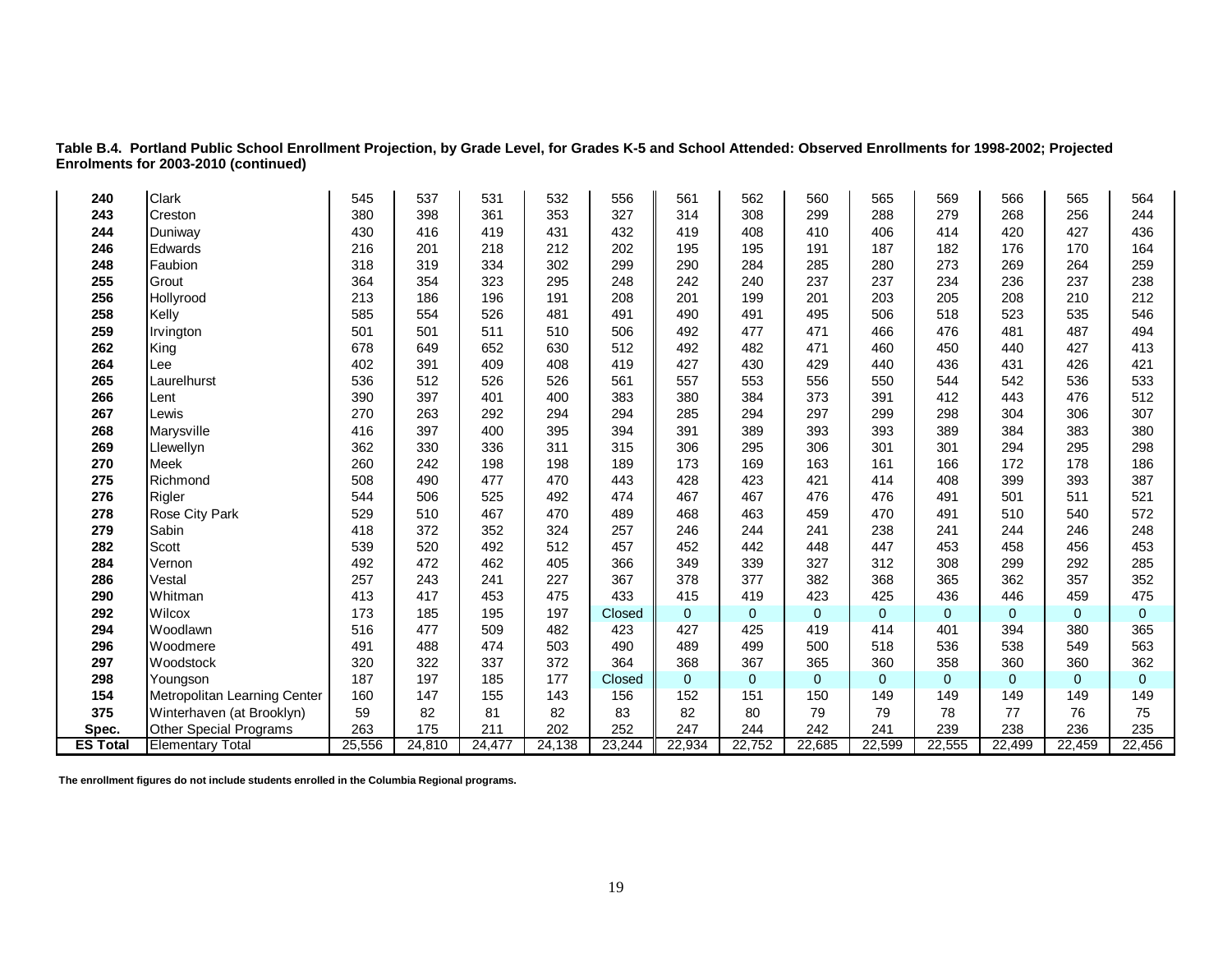**Table B.5. Portland Public School Enrollment Projection, by Grade Level, for Grades 6-8 and School Attended: Observed Enrollments for 1998-2002; Projected Enrolments for 2003-2010**

|                   |                                    |        |          |             |             | Actual > | Projected > |          |          |          |        |          |        |          |
|-------------------|------------------------------------|--------|----------|-------------|-------------|----------|-------------|----------|----------|----------|--------|----------|--------|----------|
|                   | <b>Total Middle School</b>         |        |          |             |             |          |             |          |          |          |        |          |        |          |
| <b>School No.</b> | <b>School Name</b>                 | 1998   | 1999     | 2000        | 2001        | 2002     | 2003        | 2004     | 2005     | 2006     | 2007   | 2008     | 2009   | 2010     |
| 156               | George                             | 571    | 555      | 549         | 558         | 546      | 536         | 552      | 538      | 530      | 531    | 542      | 559    | 558      |
| 158               | Gray                               | 523    | 507      | 508         | 526         | 533      | 519         | 528      | 529      | 531      | 503    | 499      | 514    | 520      |
| 174               | Jackson                            | 842    | 808      | 796         | 807         | 823      | 786         | 780      | 739      | 758      | 751    | 750      | 724    | 711      |
| 176               | Mt. Tabor                          | 678    | 672      | 670         | 700         | 707      | 701         | 694      | 676      | 669      | 669    | 672      | 652    | 625      |
| 178               | <b>Ockley Green</b>                | 519    | 486      | 408         | 490         | 475      | 457         | 437      | 420      | 407      | 408    | 403      | 400    | 393      |
| 182               | Portsmouth                         | 460    | 403      | 434         | 489         | 522      | 506         | 510      | 531      | 529      | 534    | 535      | 545    | 538      |
| 191               | Sunnyside                          | 48     | 60       | 58          | 82          | 47       | 70          | 69       | 66       | 65       | 64     | 64       | 62     | 60       |
| 196               | West Sylvan                        | 881    | 878      | 907         | 915         | 947      | 953         | 973      | 990      | 1,027    | 1,022  | 1,025    | 1,009  | 1,004    |
| 199               | Tubman                             | 508    | 565      | 541         | 517         | 463      | 456         | 438      | 409      | 390      | 379    | 368      | 363    | 354      |
| 235               | Beaumont                           | 670    | 629      | 631         | 670         | 610      | 594         | 548      | 525      | 501      | 484    | 463      | 443    | 436      |
| 236               | Binnsmead                          | 646    | 647      | 699         | 735         | 769      | 762         | 764      | 770      | 781      | 786    | 766      | 747    | 732      |
| 249               | Fernwood                           | 556    | 591      | 575         | 608         | 632      | 654         | 643      | 606      | 604      | 590    | 589      | 567    | 554      |
| 254               | <b>Gregory Heights</b>             | 769    | 781      | 812         | 821         | 740      | 752         | 759      | 752      | 737      | 727    | 731      | 730    | 723      |
| 257               | Hosford                            | 434    | 431      | 426         | 374         | 386      | 390         | 367      | 353      | 335      | 330    | 318      | 309    | 298      |
| 261               | Kellogg                            | 635    | 645      | 645         | 667         | 671      | 675         | 645      | 635      | 633      | 635    | 611      | 591    | 578      |
| 263               | Lane                               | 658    | 657      | 678         | 696         | 652      | 664         | 626      | 628      | 607      | 608    | 619      | 619    | 621      |
| 270               | <b>Meek</b>                        | 0      | $\Omega$ | $\mathbf 0$ | 9           | 30       | 32          | 29       | 28       | 27       | 26     | 24       | 22     | 22       |
| 283               | Sellwood                           | 542    | 533      | 584         | 602         | 619      | 606         | 609      | 585      | 567      | 540    | 548      | 525    | 510      |
| 288               | Whitaker                           | 705    | 703      | 675         | 482         | 441      | 434         | 413      | 409      | 400      | 392    | 387      | 378    | 376      |
| 154               | Metropolitan Learning Center       | 144    | 146      | 131         | 135         | 126      | 124         | 122      | 118      | 116      | 115    | 114      | 113    | 112      |
| 359               | <b>Environmental Middle School</b> | 182    | 185      | 190         | 218         | 225      | 227         | 223      | 219      | 213      | 208    | 205      | 201    | 198      |
| 373               | Da Vinci                           | 312    | 318      | 316         | 319         | 320      | 321         | 313      | 305      | 298      | 295    | 292      | 284    | 278      |
| 375               | Winterhaven (at Brooklyn)          | 84     | 83       | 78          | 87          | 84       | 84          | 82       | 81       | 79       | 78     | 78       | 77     | 76       |
| 294               | Woodlawn                           | 26     | 0        | 0           | $\mathbf 0$ | $\Omega$ | 0           | $\Omega$ | $\Omega$ | $\Omega$ | 0      | $\Omega$ | 0      | $\Omega$ |
| Spec.             | <b>Other Special Programs</b>      | 402    | 385      | 344         | 232         | 243      | 240         | 233      | 227      | 222      | 219    | 219      | 216    | 213      |
| <b>MS Total</b>   | Middle School Total                | 11,795 | 11,668   | 11,655      | 11,739      | 11,611   | 11,542      | 11,356   | 11,139   | 11,027   | 10,895 | 10,820   | 10,650 | 10,489   |